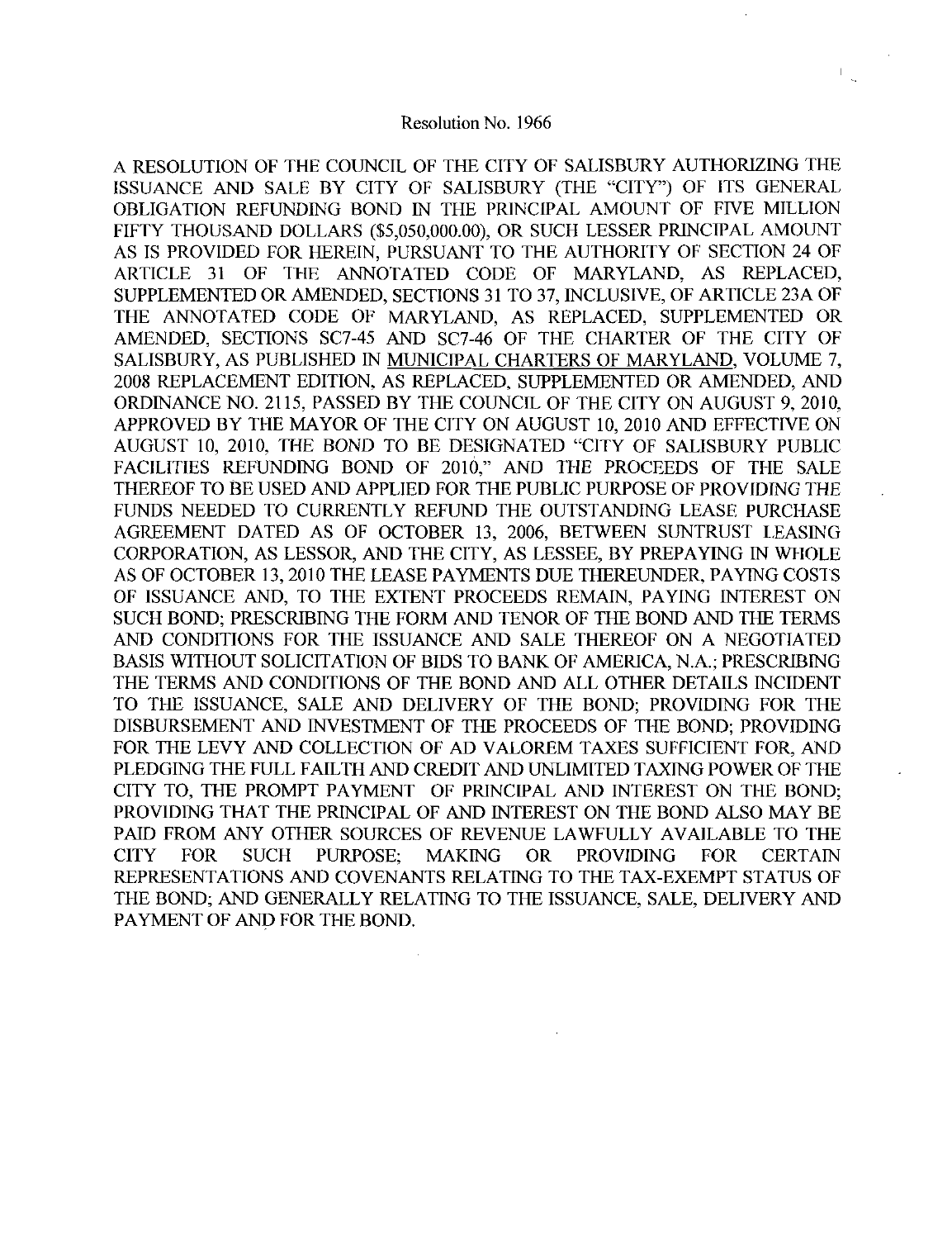### RECITALS

WHEREAS. City of Salisbury, a municipal corporation of the State of Maryland (the "City"), is authorized and empowered by Sections 31 to 37, inclusive, of Article 23A of the Annotated Code of Maryland, as replaced, supplemented or amended (the "Enabling Act"), and<br>Sections SC7-45 and SC7-46 of the Charter of the City of Salisbury, as published in <u>Municipal</u> Charters of Maryland, Volume 7, 2008 Replacement Edition, as replaced, supplemented or amended (the "Charter"), to borrow money for any proper public purpose and to evidence such borrowing by the issuance and sale of its general obligation bonds; and

WHEREAS, pursuant to Section 24 of Article 31 of the Annotated Code of Maryland, as replaced, supplemented or amended (the "Refunding Act"), the City is authorized to issue bonds for the purpose of refunding any of its bonds or other evidences of obligation by whatever name known or source of funds secured then outstanding for the public purpose of realizing debt service savings or debt restructuring; and

WHEREAS, as authorized by Ordinance No. 2012, passed by the Council of the City (the "Council") on September 11, 2006, approved by the Mayor of the City (the "Mayor") on September 16, 2006 and effective on September 16, 2006, the City, as lessee, entered into a Lease Purchase Agreement dated as of October 13, 2006 (the "2006 Lease Purchase Agreement"), with SunTrust Leasing Corporation, as lessor (by whatever name currently known, "SunTrust Leasing"), for the public purpose of financing or reimbursing a portion of the costs of the planning, design, engineering, acquisition, construction, improvement, furnishing and equipping of an approximately 30,000 square foot, one-story with a mezzanine level fire station and related improvements (the "Project": and

WHEREAS, the Project is located on approximately seven (7) acres of property owned by the City situated on the east side of Cypress Street, on the south side of King Street, on the west side of Lake Street and on the north side of Birch Street, within the corporate limits of Salisbury, Maryland 21801 (the "Project Site"); and

WHEREAS, pursuant to a Ground Lease Agreement dated as of October 13, 2006 (the "2006 Ground Lease") between the City, as ground lessor, and SunTrust Leasing, as ground lessee. the City leased the Project Site to SunTrust Leasing (as such Project Site is more fully described on Exhibit A to the 2006 Ground Lease) for a term of forty (40) years, subject to prior termination in accordance with the provisions of the 2006 Ground Lease: and accordance with the provisions of the 2006 Ground Lease; and WHEREAS, pursuant to a Ground Lease Agreement dated as of October 13, 2006 (the Ground Lease") between the City, as ground lessor, and SunTrust Leasing, as ground lessee, leased the Project Site to SunTrust Leasing (as suc

to be disbursed for Project purposes pursuant to the provisions of an Escrow Agreement dated as of October 13, 2006 (the "2006 Escrow Agreement") among SunTrust Leasing, the City and SunTrust Bank, as escrow agent; and

WHEREAS, pursuant to the 2006 Lease Purchase Agreement, SunTrust Leasing leased the Project and subleased the Project Site to the City for term of twenty (20) years, subject to earlier termination in accordance with the provisions of the 2006 Lease Purchase Agreement; and

ł,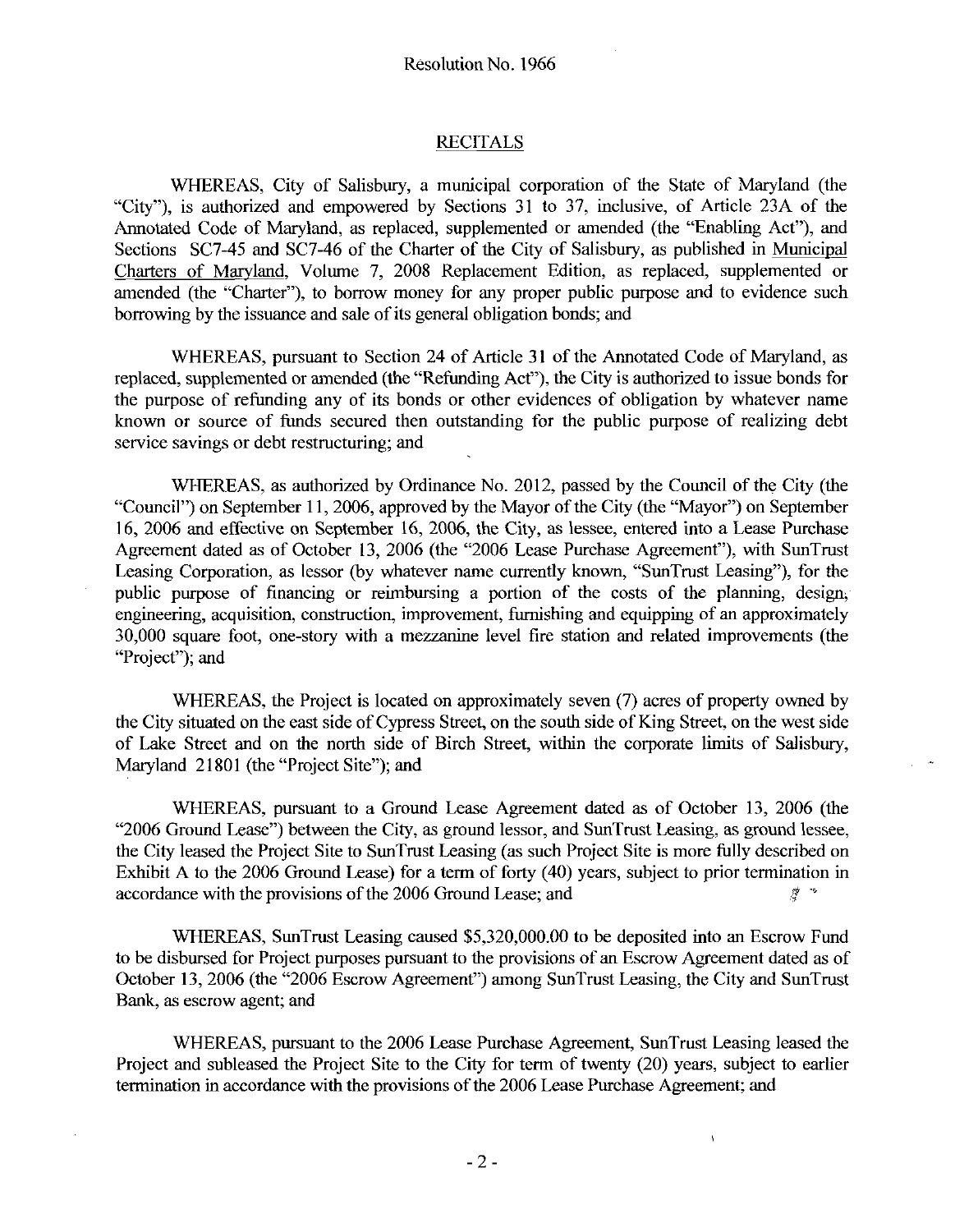WHEREAS the Project Site is referred to in the <sup>2006</sup> Ground Lease the <sup>2006</sup> Lease Purchase Agreement and the 2006 Escrow Agreement as the "Real Estate" and the Project is referred to in such agreements as the "Improvements"; and

WHEREAS, pursuant to the 2006 Lease Purchase Agreement, the City is required to make lease payments denominated into principal and interest portions (the "Lease Payments") to SunTrust Leasing in order to acquire full and unencumbered title to the Project; and

WHEREAS, Section 6.01 of the 2006 Lease Purchase Agreement provides that the unpaid balance under the 2006 Lease Purchase Agreement is prepayable in whole only on any scheduled Lease Payment Date by paying the corresponding principal balance detailed on Exhibit B to the 2006 Lease Purchase Agreement together with the regularly scheduled Lease Payment for such Lease Payment Date, without premium or penalty; and

WHEREAS, scheduled Lease Payment Dates are each October 13, commencing October 13, 2007 and ending October 13, 2026; and

WHEREAS, the next available date for prepayment of the Lease Payments in whole is October 13, 2010; and

WHEREAS, Section 4.02 of the 2006 Lease Purchase Agreement provides that the term of the 2006 Lease Purchase Agreement shall terminate upon the payment by the City of an amount equal to all Lease Payments stated to be paid by the City thereunder, plus all other amounts whatsoever due thereunder; and

WHEREAS, Section 3.02 of the 2006 Ground Lease provides that the term of the 2006 Ground Lease shall terminate upon prepayment in full of all Lease Payments plus any and all other amounts owing by the City to SunTrust Leasing pursuant to the terms of the <sup>2006</sup> Lease Purchase Agreement; and

WHEREAS, Section 8.08 of the 2006 Lease Purchase Agreement provides that upon payment of all Lease Payments and all other amounts due and owing under the <sup>2006</sup> Lease Purchase Agreement and the 2006 Ground Lease, SunTrust Leasing shall take all actions necessary to authorize, execute and deliver to the City any and all documents and instruments necessary to WHEREAS, Section 8.08 of the 2006 Lease Purchase Agreement provides that upon<br>payment of all Lease Payments and all other amounts due and owing under the 2006 Lease<br>Purchase Agreement and the 2006 Ground Lease, SunTrust Le Site, free and clear of all liens, leasehold interests and encumbrances (except Permitted Encumbrances, as defined in the 2006 Lease Purchase Agreement, and any liens, leasehold interests orencumbrances that may have been present prior to the date SunTrust Leasing and the City entered into the 2006 Ground Lease), including, if necessary, a release of any and all liens or interests created under the provisions of the 2006 Lease Purchase Agreement or the 2006 Ground Lease; and

WHEREAS, pursuant to Ordinance No. 2115, passed by the Council on August 9, 2010, approved by the Mayor on August 10, 2010 and effective on August 10, 2010 ("Ordinance No. 2115"), the City authorized the issuance and sale from time to time, upon its full faith and credit, of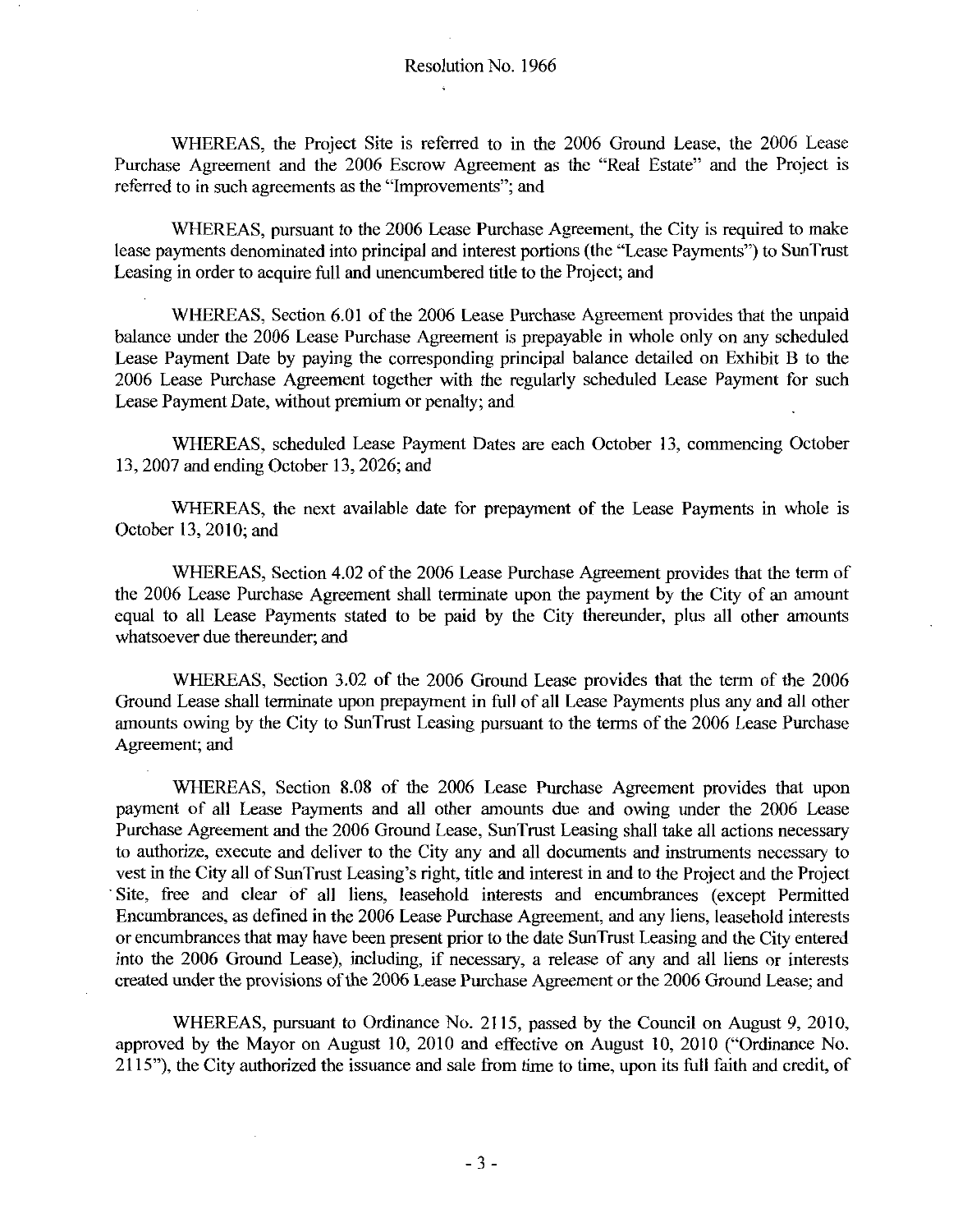one or more series of bonds in an aggregate principal amount not to exceed Five Million Fifty Resolution No. 1966<br>
one or more series of bonds in an aggregate principal amount<br>
Thousand Dollars (\$5,050,000.00) (the "Authorized Bonds"); and<br>
WHEREAS, Ordinance No. 2115 provides that the proc

WHEREAS, Ordinance No. 2115 provides that the proceeds of the sale of the Authorized Bonds are to be used and applied for the public purpose of providing all or a portion of the funds needed to currently refund the <sup>2006</sup> Lease Purchase Agreement by prepaying in whole as of October 13, 2010 the Lease Payments due thereunder and related costs of issuance and, to the extent provided in a resolution of the Council, paying interest on the Authorized Bonds; and

WHEREAS, Ordinance No. 2115 further provides that the Authorized Bonds may be issued from time to time in one or more series, that any such series may be issued as one or more bonds, and that any bond may be issued in installment form; and

WHEREAS, Ordinance No. 2115 provides that each series of the Authorized Bonds shall be sold on a negotiated basis without solicitation of bids, due to market conditions, the ability to time the market, and the ability to negotiate terms and to thereby achieve a beneficial interest rate or rates and other beneficial terms, unless the Council determines by resolution that it would be more advantageous to sell any series of the Authorized Bonds by solicitation of competitive bids at public sale after publication or dissemination of the notice of sale; and

WHEREAS, based on the conclusion that current market conditions warranted a sale on a negotiated basis without solicitation of bids of a series of bonds in the form of a single general obligation installment bond under the authority of Ordinance No. 2115, due to the ability to time the market, negotiate terms and thereby achieve a beneficial interest rate, bond counsel to the City, with the participation of the Director of Internal Services of the City (the "Director of Internal Services"), provided for the distribution to banking institutions and other institutional investors in the general vicinity of the City and in the Baltimore-Washington, D.C. regional area of a solicitation for vicinity of the City and in the Baltimore-Washington, D.C. regional area of a solicitation for indications of interest dated August 12, 2010 for the purchase of such bond in the maximum negotiated basis without solicitation of buts of a series of bonds in the form of a single general<br>obligation installment bond under the authority of Ordinance No. 2115, due to the ability to time the<br>market, negotiate ter most beneficial interest rate and satisfactory terms and, thereby, to obtain for the City, as nearly as possible, the best possible results for the sale of such bond without conducting a public sale by the solicitation of competitive bids; and

WHEREAS, potential respondents were asked to submit proposals providing for a bond maturing between October 1, 2026 and October 1, 2030; and

WHEREAS, three proposals were received in response to such solicitation for indications of interest, all three respondents submitted proposals for a bond maturing on October 1, 2026, or interest, all three respondents submitted proposals for a bond maturing on October 1, 2026,<br>and the Director of Internal Services and the City Administrator of the City (the "City<br>Administrator") recommend that Bank of other terms; and and the Director of Internal services and the City Administrator of the City (the City<br>Administrator") recommend that Bank of America, N.A. be selected as the purchaser of the bond<br>because it offered the lowest interest ra

WHEREAS, the Council has determined that it is in the best interests of the City and its citizens to issue and sell one series of bonds, pursuant to the authority of Ordinance No. 2115, in the principal amount of \$5,050,000.00 or such lesser principal amount as is provided for herein, in the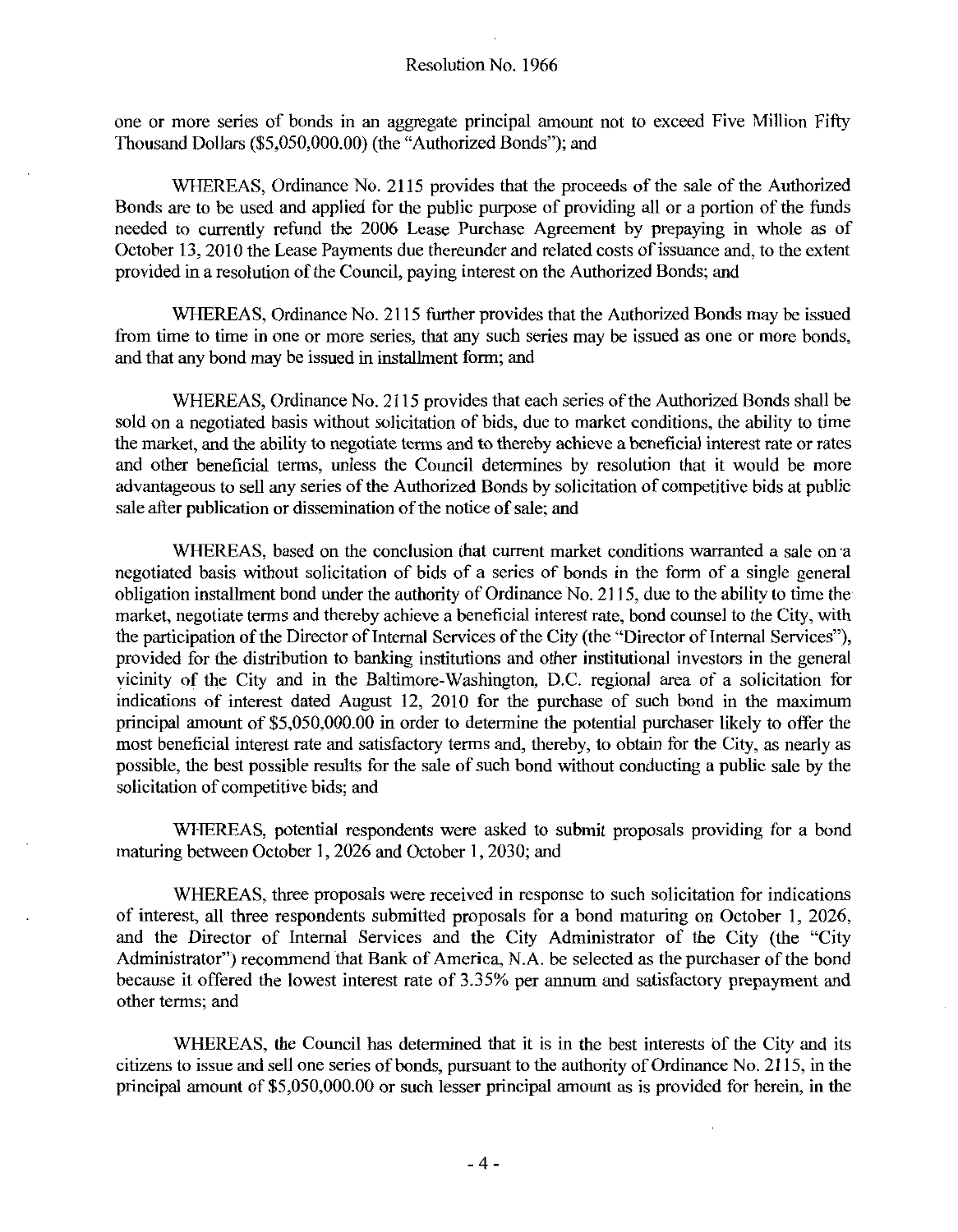form of <sup>a</sup> single general obligation installment bond with annual serial installments in accordance with, and pursuant to, the authority contained in the Refunding Act, the Enabling Act, the Charter, and Ordinance No. 2115, and upon the terms and conditions set forth in this Resolution, the proceeds of which general obligation installment bond are to be used and applied as herein set forth and a single general obligation installment bond with annual serial installments in accordance<br>d pursuant to, the authority contained in the Refunding Act, the Enabling Act, the Charter,<br>dinance No. 2115, and upon the terms an

WHEREAS, the maximum \$5,050,000.00 principal amount of the bond provided for herein shall not cause the City to exceed the debt limit provided for in Charter Section SC7-48.

SECTION 1. NOW, THEREFORE, BE IT RESOLVED BY THE CITY COUNCIL OF THE CITY OF SALISBURY, MARYLAND that the Recitals hereto constitute an integral part of this Resolution and are incorporated herein by reference Capitalized terms used in the Recitals to this Resolution and not otherwise defined herein shall have the meanings given to such terms in the Recitals

SECTION 2. BE IT FURTHER RESOLVED that pursuant to the authority of the Refunding Act, the Enabling Act, the Charter and Ordinance No. 2115, the City hereby determines SECTION 2. BE IT FURTHER RESOLVED that pursuant to the authority of the Refunding Act, the Enabling Act, the Charter and Ordinance No. 2115, the City hereby determines to borrow money and incur indebtedness for the public currently refund the <sup>2006</sup> Lease Purchase Agreement in whole as of October <sup>13</sup> <sup>2010</sup> by paying the corresponding principal balance amount detailed on Exhibit B to the 2006 Lease Purchase Agreement together with the regularly-scheduled Lease Payment amount due on such date, (ii) to finance or reimburse all or a portion of related costs of issuance, and (iii) to the extent proceeds remain after such applications, paying interest on the Bond identified in Section 3 hereof (collectively, the "Refunding Project"). Proceeds of the Bond are hereby appropriated and allocated to pay costs of the Refunding Project The Refunding Project will achieve the public purposes of the Refunding Act by resulting in a debt restructuring that achieves debt service savings on an aggregate basis

SECTION 3. BE IT FURTHER RESOLVED that to evidence the borrowing and indebtedness authorized in Section 2 of this Resolution, the City, acting pursuant to the authority of the Refunding Act, the Enabling Act, the Charter and Ordinance No. 2115, hereby determines to issue and sell, upon its full faith and credit, its general obligation installment bond in the principal amount of Five Million Fifty Thousand Dollars (\$5,050,000.00) or such lesser principal amount as be pay cesses of the Refunding Trajectics in the relationing Trajectics with the Refunding Act by resulting in a debt restructuring that achieves debt service savings on an aggregate basis.<br>
<u>SECTION 3</u>. BE IT FURTHER RESO the Mayor shall determine with the assistance of the City Administrator and the Director of Internal Services is necessary to accomplish the Refunding Project. Such bond shall be designated the "City" of Salisbury Public Facilities Refunding Bond of 2010" (the "Bond"). In the event the Mayor, with the advice of the City Administrator and the Director of Intemal Services detemunes that the Bond should be issued in a principal amount less than Five Million Fifty Thousand Dollars issue and sen, u<br>amount of Five<br>the Mayor shall<br>Services is nece<br>of Salisbury Pul<br>the advice of the<br>should be issu<br>(\$5,050,000.00)<br>hereby authorizevidenced conc of Salisbury Public Facilities Refunding Bond of 2010" (the "Bond"). In the event the Mayor, with<br>the advice of the City Administrator and the Director of Internal Services, determines that the Bond<br>should be issued in a p hereby authorized and empowered to approve such lesser principal amount, such approval to be evidenced conclusively by the Mayor's execution and delivery of the Bond in accordance with should be issued in a principal amount less than Five Million Fifty Thousand Dollars (\$5,050,000.00) in order to accomplish the Refunding Project, the Mayor, on behalf of the City, is hereby authorized and empowered to app Sections 6 and 8 hereof.

SECTION 4. BE IT FURTHER RESOLVED that (a) the Bond shall be dated the date of its delivery and shall be issued in the form of a single, fully-registered bond, without coupons attached. The Bond shall mature, subject to prior prepayment as provided for in accordance with Section 5 of this Resolution, on October 1, 2026. Subject to the remaining provisions of this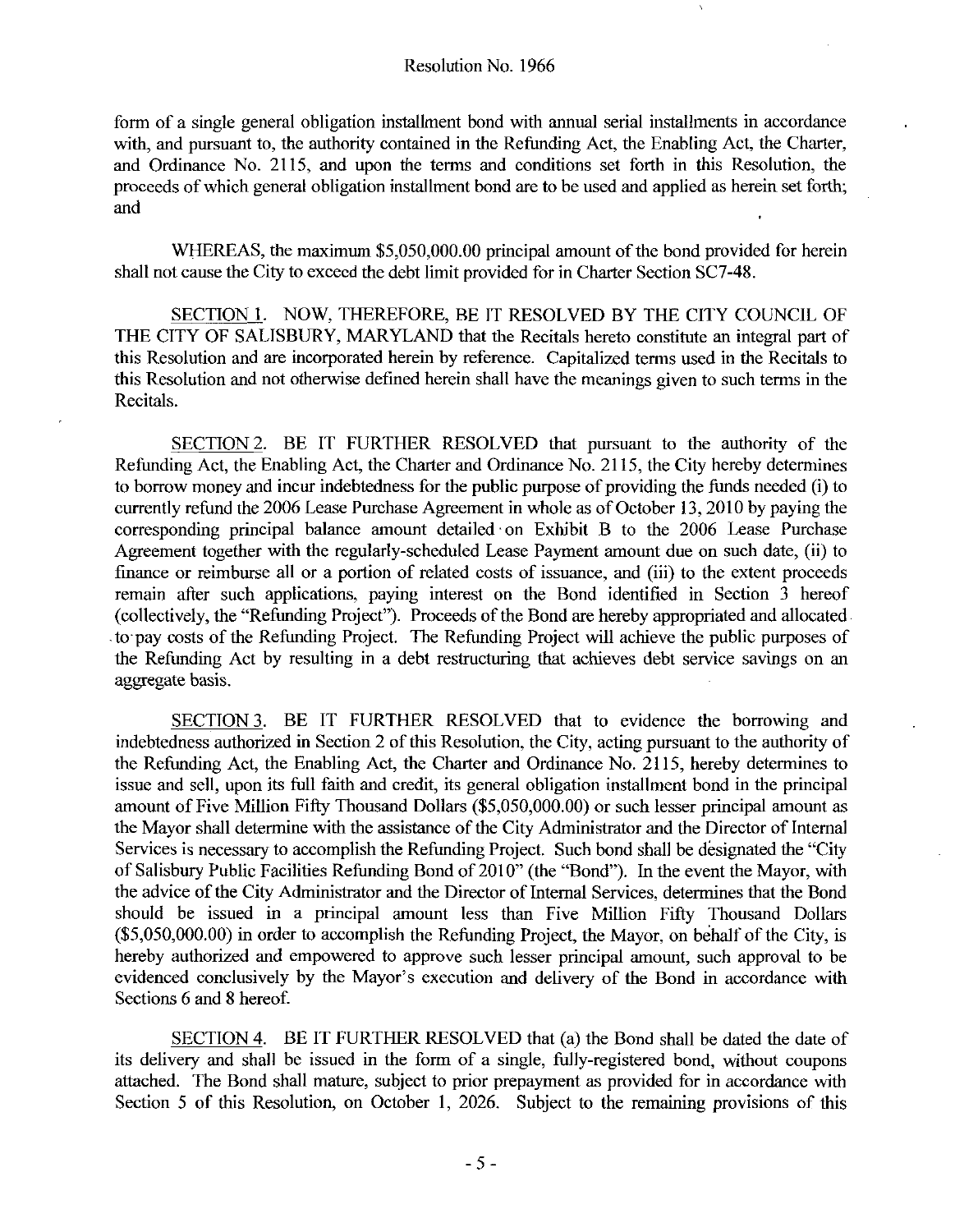subsection (a), principal of the Bond shall be payable in sixteen (16) annual serial installments on October 1 of each year, commencing October 1, 2011 and ending October 1, 2026, subject to prior prepayment as provided for in accordance with Section 5 of this Resolution, as follows:

| Date     | Principal Installment | Date     | Principal Installment |
|----------|-----------------------|----------|-----------------------|
| 10/01/11 | \$243,693.65          | 10/01/19 | \$317,196.26          |
| 10/01/12 | 251,857.39            | 10/01/20 | 327,822.33            |
| 10/01/13 | 260,294.61            | 10/01/21 | 338,804.38            |
| 10/01/14 | 269,014.48            | 10/01/22 | 350,154.33            |
| 10/01/15 | 278,026.46            | 10/01/23 | 361,884.50            |
| 10/01/16 | 287,340.35            | 10/01/24 | 374,007.63            |
| 10/01/17 | 296,966.25            | 10/01/25 | 386,536.89            |
| 10/01/18 | 306,914.62            | 10/01/26 | 399,485.87            |

The foregoing principal amortization schedule was prepared by the Purchaser of the Bond identified in Section 9(a) hereof on a level debt service basis and assumes that the Bond will be issued and delivered on October 4, 2010 in the principal amount of Five Million Fifty Thousand Dollars  $10/01/16$ <br> $10/01/17$ <br> $10/01/18$ <br>The foregoing pr<br>in Section 9(a) h<br>delivered on Oc<br> $(\$5,050,000.00)$ .<br>immaterial chan<br>delivery of the E The foregoing principal amortization schedule was prepared by the Purchaser of the Bond identified<br>in Section 9(a) hereof on a level debt service basis and assumes that the Bond will be issued and<br>delivered on October 4, 2 immaterial changes to the foregoing principal amortization schedule prior to the issuance and delivery of the Bond to correct typographical or calculation errors or to reflect a different date of issuance and delivery of the Bond, such revised amortization schedule to be prepared by the Purchaser and reflected in the executed and delivered Bond and the Mayor's approval thereof to be immaterial changes to the foregoing principal amortization schedule prior to the issuance and delivery of the Bond to correct typographical or calculation errors or to reflect a different date of issuance and delivery of t evidenced conclusively by his execution and delivery of the Bond as provided for in Sections <sup>6</sup> and 8hereof

Notwithstanding the foregoing principal amortization schedule, in the event the Mayor, with the advice of the City Administrator and the Director of Internal Services, reduces the principal<br>amount of the Bond to less than Five Million Fifty Thousand Dollars (\$5,050,000.00) in accordance amount of the Bond to less than Five Million Fifty Thousand Dollars (\$5,050,000.00) in accordance to the principal amortization and delivered Bond and the Mayor's approval thereof to be evidenced conclusively by his execut with the provisions of Section 3 hereof, the Mayor, on behalf of the City, is hereby authorized and empowered to approve a revised amortization schedule to be prepared by the Purchaser that provides for roughly level debt service amortization of the Bond, such revised amortization schedule to be reflected in the executed and delivered Bond and the Mayor's approval thereof to be schedule to the bond to less than Tive without Hy Thousand Bonds (99,090,000.00) in accordance<br>with the provisions of Section 3 hereof, the Mayor, on behalf of the City, is hereby authorized and<br>empowered to approve a revi evidenced conclusively by his execution and delivery of the Bond as provided for in Sections <sup>6</sup> and 8 hereof

The registered owner of the Bond shall provide written notice to the Director of Internal Services of the principal due on the Bond on each principal installment payment date at least fifteen 15 days prior to such principal installment payment date or such fewer number of days as is acceptable to the Director of Internal Services, but failure to deliver such notice shall not affect the amount of, or the City's obligation to pay, principal or interest due on the Bond. The date and (15) days prior to such principal installment payment date, or such fewer number of days as is acceptable to the Director of Internal Services, but failure to deliver such notice shall not affect the amount of, or the City owner of the Bond on its books and records, which notation when made will be presumed correct absent manifest error. The registered owner's failure to make appropriate notation of any such principal installment payment sha absent of the City's obligation to pay, principal or interest due on the Bond. The date and amount of each principal installment payment made by the City shall be noted by the registered owner of the Bond on its books and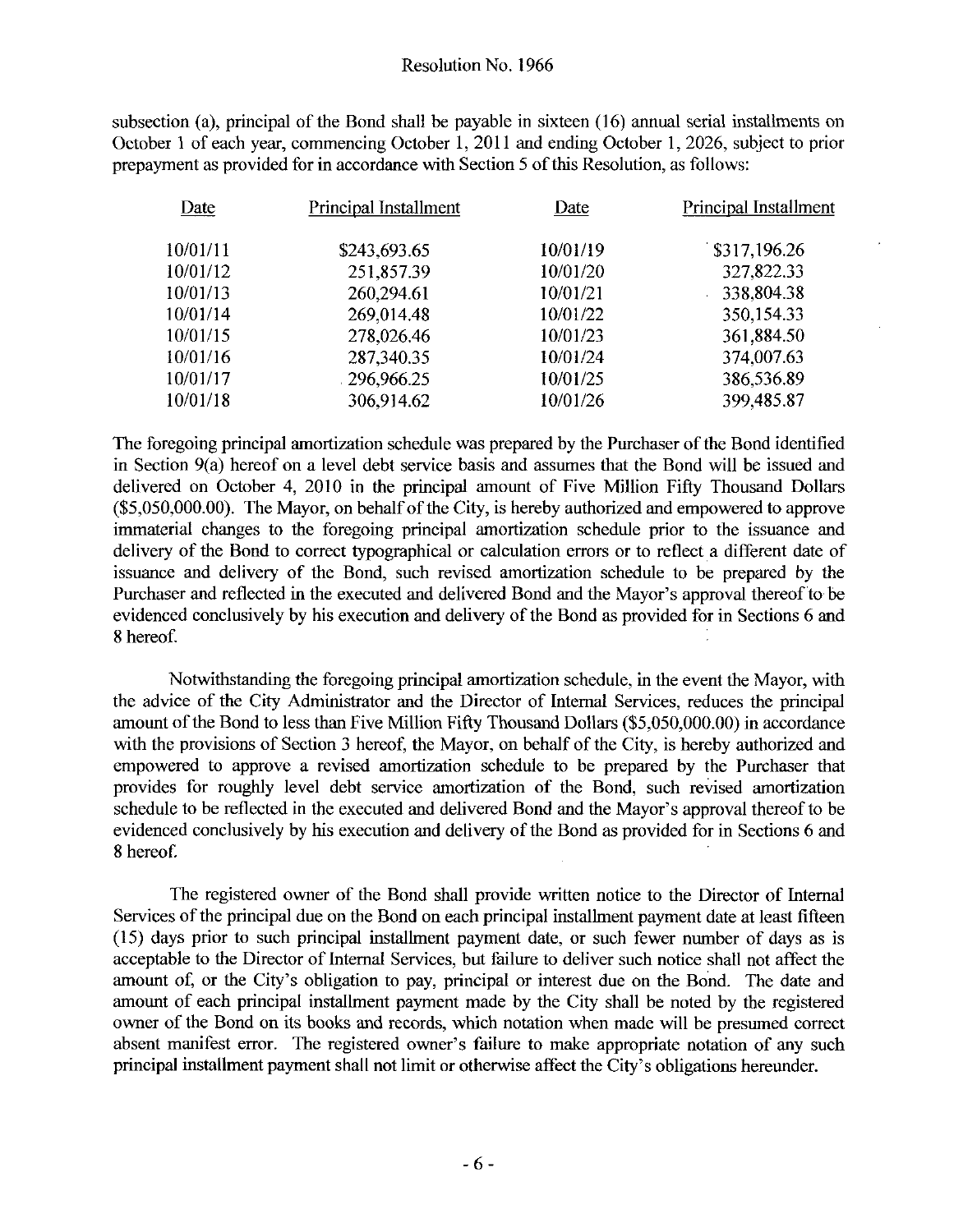b The Bond shall bear interest from its date of delivery at the rate of three and thirty five hundredths percent  $(3.35\%)$  per annum; provided that, during the continuance of any payment default, the stated interest rate shall increase by three percent  $(3.00\%)$  per annum.

c Interest on the Bond shall be payable on April <sup>1</sup> and October <sup>1</sup> in each year until maturity or prior prepayment in full, commencing on April 1, 2011; provided that, the last installment of interest shall be paid on the date that principal of the Bond is retired or prepaid in full. The Bond shall bear interest from the most recent date to which interest has been paid or, if no interest has been paid, from the date of its delivery. Interest shall be computed on the basis of a 360-day year comprised of 12 30-day months. For purposes of calculating the interest due on the Bond, unpaid outstanding principal on any date shall be an amount equal to the original principal amount of the Bond, less any principal installment paid in accordance with subsection (a) above, and less any principal prepaid in accordance with Section 5 below. The registered owner of the Bond shall provide written notice to the Director of Internal Services of the interest due on the Bond on each interest payment date at least fifteen (15) days prior to such interest payment date, or such fewer number of days as is acceptable to the Director of Internal Services, but failure to deliver such notice shall not affect the amount of, or the City's obligation to pay, principal or interest due on the Rond Bond

(d) If a principal payment date or interest payment date falls on a Saturday, Sunday or a day on which the City, banks in the State of Maryland and/or banks in the state in which the registered owner of the Bond is located are not required to be open, payment may be made on the next succeeding day that is not a Saturday, Sunday or a day on which the City, banks in the State<br>of Maryland and/or banks in the state in which the registered owner of the Bond is located are not required to be open, and no interest shall accrue on the amount owed for the intervening period

e Principal of and interest on the Bond shall be payable in lawful money of the United States of America. The principal of the Bond, at maturity or upon prior prepayment in full, shall be payable by check or draft at the office of the Director of Internal Services in Salisbury, Maryland, unless the Director of Internal Services and the registered owner of the Bond agree on a different place or manner of payment. Principal of the Bond, prior to maturity or prior prepayment in full, and interest on the Bond will be payable by check or draft mailed to the registered owner thereof at the address designated by the registered owner in writing to the Director of Internal Services unless the Director of Internal Services and the registered owner agree on <sup>a</sup> different manner of payment The Director of Internal Services, on behalf of the City, is hereby authorized and empowered to make the agreements provided for in this Section  $4(e)$ .

SECTION 5. BE IT FURTHER RESOLVED that on or after October 1, 2018, the Bond shall be subject to prepayment in whole, but not in part, at the option of the City, on the first business day of each month, at a prepayment price of the outstanding par amount of the Bond, plus accrued interest to the date fixed for prepayment, without premium or penalty.

(b) The Bond may be prepaid in whole, or in part, at the option of the City, on any date, by payment of an amount equal to the principal amount to be prepaid plus accrued interest thereon to the date of prepayment plus the Prepayment Fee (as defined herein). For purposes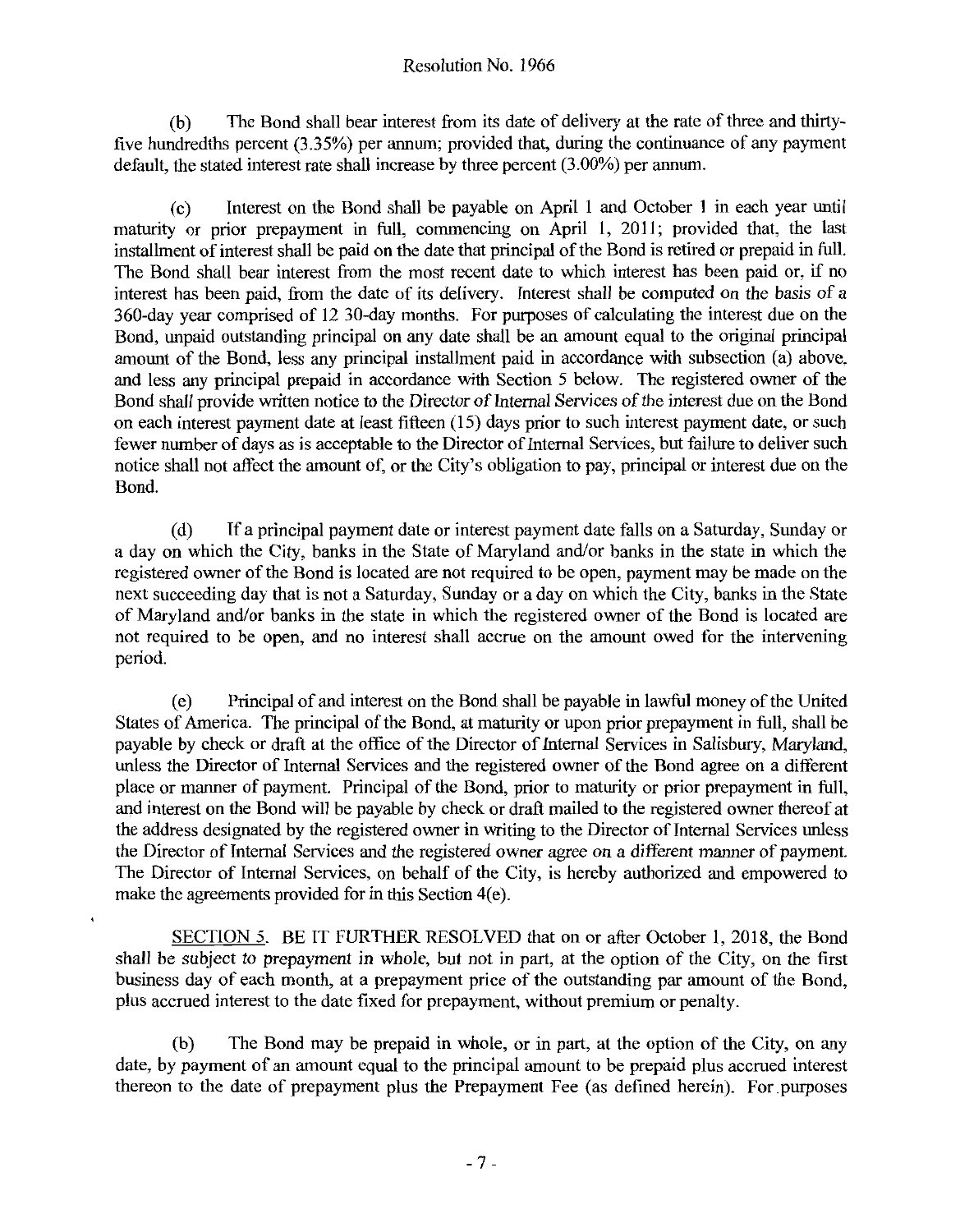hereof, the Prepayment Fee will be the sum of fees calculated separately for each Prepaid Installment (as defined herein), as follows:

Installment (as defined herein), as follows:<br>
(i) The registered owner of the Bond will first determine the amount of interest<br>
which would have accrued each month at the Taxable Equivalent Rate (as defined herein) for the Prepaid Installment had it remained outstanding until the applicable Original Payment Date (as defined herein), using the interest rate applicable to the Prepaid Installment.

(ii) The registered owner of the Bond will then subtract from each monthly interest amount determined in (i) above, the amount of interest which would accrue for that Prepaid Installment if it were reinvested from the date of prepayment through the Original Payment Date, using the Treasury Rate (as defined herein).

(iii) If (i) minus (ii) for the Prepaid Installment is greater than zero, the registered owner of the Bond will discount the monthly differences to the date of prepayment by the Treasury Rate. The registered owner of the Bond will then add together all of the discounted monthly differences for the Prepaid Installment

The following definitions will apply to the calculation of the Prepayment Fee

(1) "Original Payment Dates" mean the dates on which the prepaid principal would have been paid if there had been no prepayment.

 $(2)$  "Prepaid Installment" means the amount of the prepaid principal which would have been paid on a single Original Payment Date

(3) "Taxable Equivalent Rate" means the interest rate per annum derived from the following formula: the interest rate on the Bond divided by the difference of  $(1 \text{ minus the})$ Maximum Corporate Income Tax Rate). The "Maximum Corporate Income Tax Rate" is the Maximum Corporate Income Tax Rate). The "Maximum Corporate Income Tax Rate" is the highest marginal federal income tax rate charged to U.S. corporations in effect at the time of the highest marginal federal income tax rate charged to U.S. corporations in effect at the time of the prepayment calculation. The "Maximum Corporate Income Tax Rate" is currently 35% (or 0.35 in numerical terms).

(4) "Treasury Rate" means the yield on the Treasury Constant Maturity Series with maturity equal to the Original Payment Date of the Prepaid Installment which are principal payments (calculated as of the date of prepayment in accordance with accepted financial practice<br>and rounded to the nearest quarter-year), as reported in Federal Reserve Statistical Release H.15,<br>Selected Interact Bates of Selected Interest Rates of the Board of Governors of the Federal Reserve System, or any successor publication. If no maturity exactly corresponding to such Original Payment Date successor publication. If no maturity exactly corresponding to such Original Payment Date<br>appears in Release H.15, the Treasury Rate will be determined by linear interpolation between<br>the violds reported in Pelease H.15. I the yields reported in Release H.15. If for any reason Release H.15 is no longer published, the yields reported in Release H.15. If for any reason Release H.15 is no longer published, the registered owner of the Bond shall select a comparable publication to determine the Treasury Rate the yields reported in Release H.15. If for any reason Release H.15 is no longer published, the

(c) Notwithstanding the foregoing provisions of subsection (b), which are intended to reflect the Purchaser's standard prepayment terms for a municipal obligation that is not subject to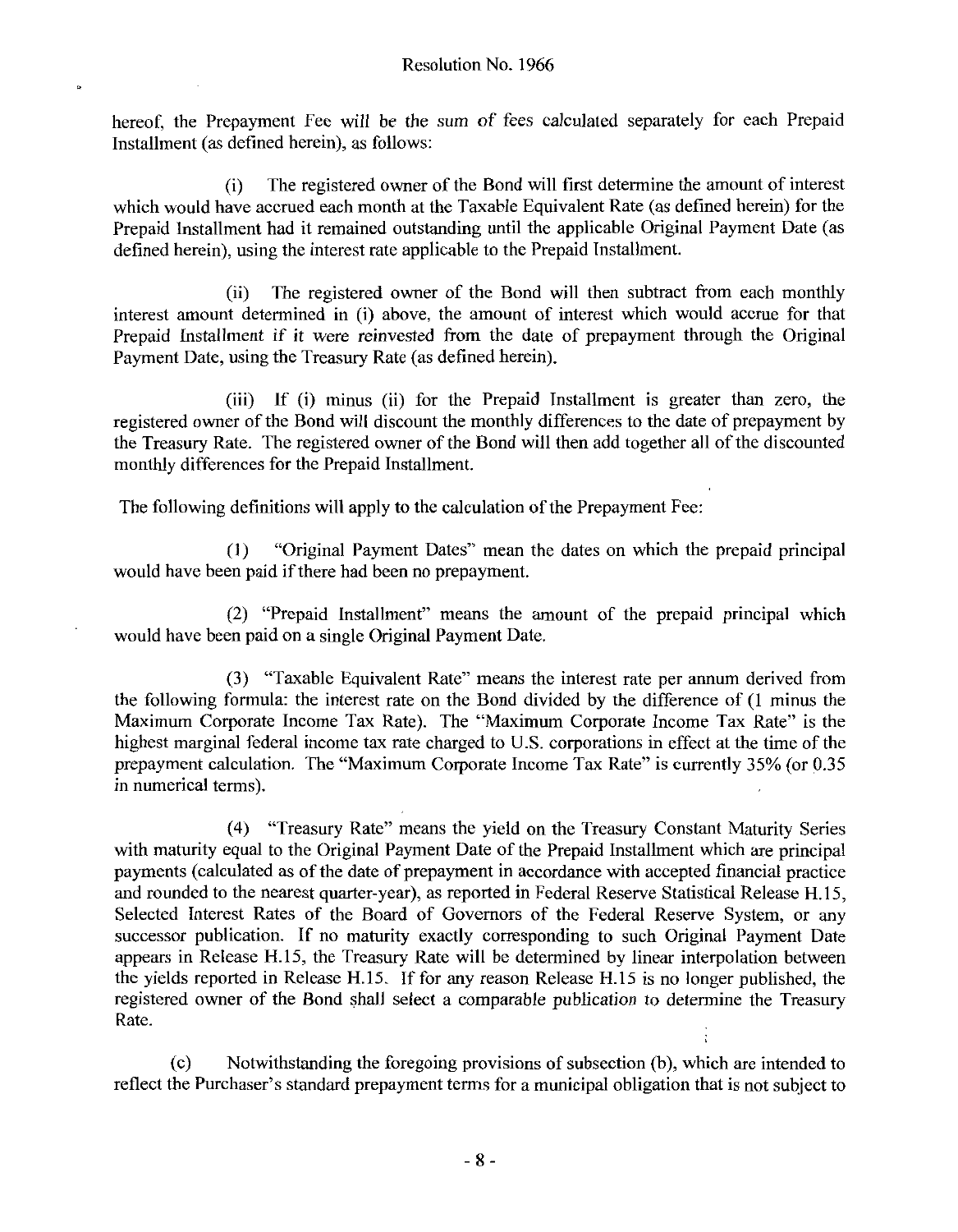a no call period, the Mayor, on behalf of the City, is hereby authorized and empowered to a no call period, the Mayor, on behalt of the City, is hereby authorized and empowered to approve immaterial changes to the prepayment provisions set forth in subsection (b) of this Section 5 to reflect any standard prepayment terms required by the Purchaser, such approval to be evidenced conclusively by the Mayor's execution and delivery of the Bond reflecting such a no call period, the Mayor, on behalf of the City, is hereby authorized and empowered to approve immaterial changes to the prepayment provisions set forth in subsection (b) of this Section 5 to reflect any standard prepay changes as provided for in Sections 6 and <sup>8</sup> hereof

(d) Notice of optional prepayment shall be given by the City at least ten  $(10)$  days prior to the date fixed for prepayment (or such fewer number of days as is acceptable to the registered owner of the Bond) by mailing to the registered owner a notice fixing the prepayment date, indicating the principal amount of the Bond to be prepaid and, if the Bond is to be prepaid in part, the future installments against which such partial prepayment shall be applied. Any notice of prepayment may be conditioned upon receipt by the City of sufficient funds to effect such prepayment by the date fixed for prepayment.

SECTION 6. BE IT FURTHER RESOLVED that the Bond shall be executed in the name of the City and on its behalf by the Mayor. The corporate seal of the City shall be affixed to the Bond and attested by the signature of the City Clerk of the City (the "City Clerk"). In the event any official of the City whose signature appears on the Bond shall cease to be such official prior to the delivery of the Bond, or, in the event any such official whose signature appears on the Bond shall have become such after the date of issue thereof, the Bond shall nevertheless be a valid and binding obligation of the City in accordance with its terms.

SECTION 7. BE IT FURTHER RESOLVED that the Bond shall be transferable only upon the books kept for that purpose by the Director of Internal Services at Salisbury, Maryland, SECTION 7. BE IT FURTHER RESOLVED that the Bond shall be transferable only<br>upon the books kept for that purpose by the Director of Internal Services at Salisbury, Maryland,<br>by the registered owner thereof in person or by t by the registered owner thereof in person or by the registered owner's attorney duly authorized in writing, upon surrender thereof, together with (i) a written instrument of transfer in a form satisfactory to the Director of Internal Services and duly executed by the registered owner or the the registered owner thereof in person or by the registered owner's attorney duly authorized in writing, upon surrender thereof, together with (i) a written instrument of transfer in a form satisfactory to the Director of Upon such transfer there shall be issued in the name of the transferee a new registered Bond in principal amount equal to the unpaid principal amount of the Bond surrendered, and with the same maturity date and installment payment dates and amounts (or then-remaining installment payment dates and amounts, as applicable) and bearing interest at the same rate.

SECTION 8. BE IT FURTHER RESOLVED that except as provided hereinafter or in a resolution or resolutions of the Council adopted prior to the issuance of the Bond, the Bond shall be issued substantially in the form attached hereto as  $Exhibit A$  and incorporated by reference herein. Appropriate variations and insertions may be made by the Mayor to provide dates, numbers, amounts and other terms (including, without limitation, to reflect matters determined in accordance with Sections 3,  $4(a)$  and 5 hereof), and modifications not altering the substance of the Bond to carry into effect the purposes of this Resolution or to comply with recommendations of legal counsel. All of the covenants contained in the form of Bond as executed and delivered by the Mayor in accordance with the provisions of Section 6 hereof and this Section 8 are hereby adopted by the City as and for the form of obligation to be incurred by the City, and the covenants and conditions contained therein are hereby made binding upon the City, including the promise to pay therein contained. The execution and delivery of the Bond by the Mayor in accordance with this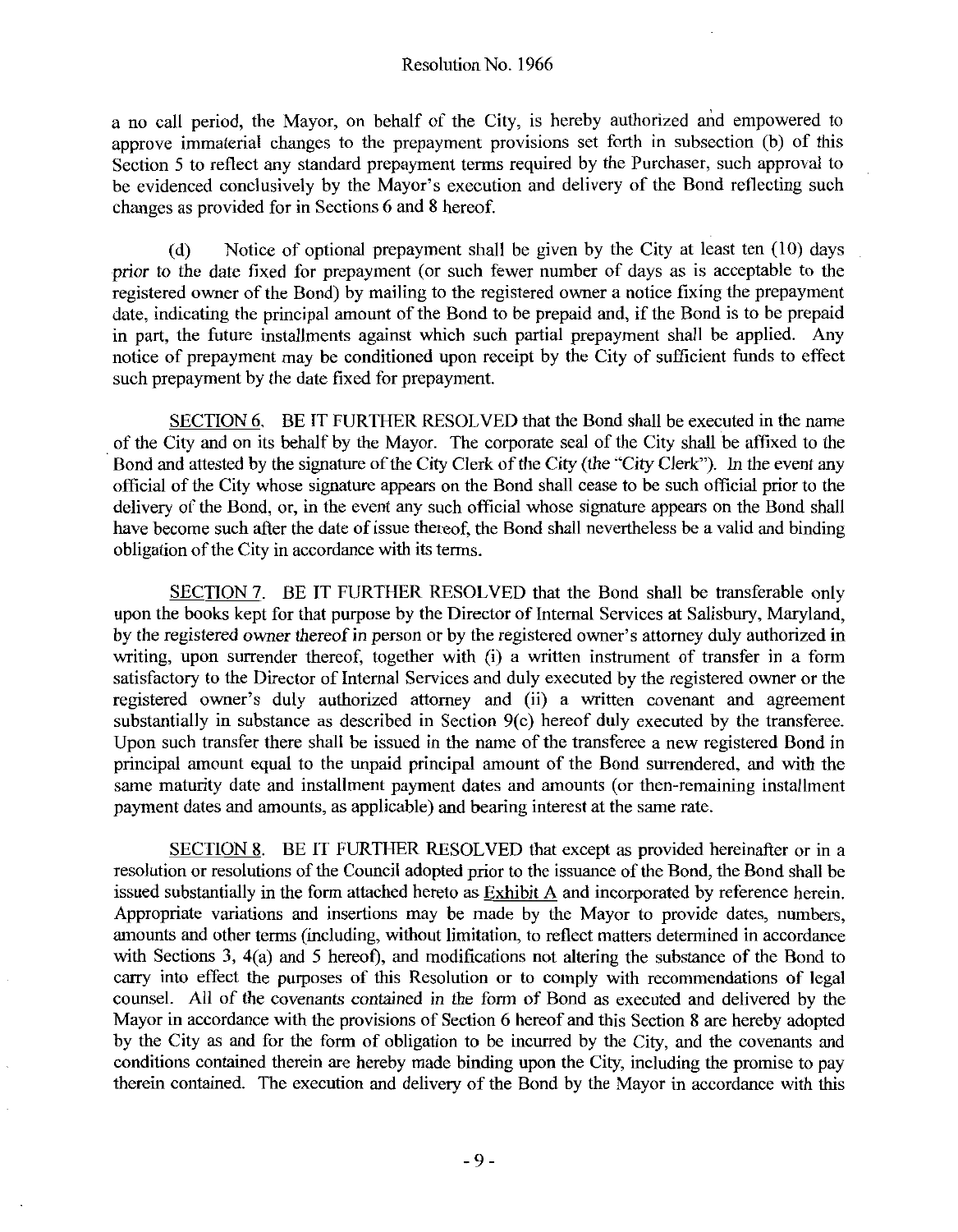Resolution shall be conclusive evidence of the approval by the Mayor of the form of the Bond and any variations, insertions, omissions, notations, legends or endorsements authorized by this Resolution

SECTION 9. BE IT FURTHER RESOLVED that (a) the City hereby ratifies, confirms, approves and adopts as actions of the City all actions taken by the Director of Internal Services and bond counsel to the City, on behalf of the City, to identify the banking institution or institutional investor which offered the most beneficial interest rate for the Bond and satisfactory prepayment and other terms, including, without limitation, the preparation, execution, delivery and circulation of the request for indications of interest dated August 12, 2010 and further communications with respondents to the solicitation in order to clarify terms of their proposals The City hereby determines that it shall be in the best interests of the City to sell the Bond on a negotiated basis without solicitation of bids to Bank of America, N.A. (by whatever legal name appear of  $\alpha$ ). known), which submitted the most advantageous proposal to the City for the purchase of the Bond pursuant to such solicitation, which sale on a negotiated basis is hereby deemed by the City to be in its best interest and in the interest of its citizens due, in part, to the benefit of an attractive interest rate and satisfactory other terms. Therefore, and pursuant to the authority of the Refunding Act, the Enabling Act, the Charter and Ordinance No. 2115, the Bond shall be sold on Refunding Act, the Enabling Act, the Charter and Ordinance No. 2115, the Bond shall be sold on<br>a negotiated basis without solicitation of bids to Bank of America, N.A. (by whatever legal name known, the "Purchaser"), for a price of par, with no payment of accrued interest. beyonds and the stated interest rate of three and thirty-five hundredths percent (3.35%) per referred to in Section 4(b) hereof is contingent upon the City accepting the Purchaser's percent to in Section 4(b) hereof is con attractive interest rate and satisfactory other terms. Therefore, and pursuant to the authority of the Refunding Act, the Enabling Act, the Charter and Ordinance No. 2115, the Bond shall be sold on a negotiated basis witho

the Purchaser in its sole discretion) and issuance of the Bond on or before October 7, 2010 (or such later date as is agreed to by the Purchaser in its sole discretion). Acceptance in writing of the Purchaser's proposal may be made by the Mayor and/or the City Administrator in accordance (b) The stated interest rate of three and thirty-five hundredths percent  $(3.35\%)$  per<br>annum referred to in Section 4(b) hereof is contingent upon the City accepting the Purchaser's<br>written proposal by noon on September 1 (b) The stated interest rate of three and dirty-five nanticedits percent (3.3376) per<br>annum referred to in Section 4(b) hereof is contingent upon the City accepting the Purchaser's<br>written proposal by noon on September 14 with Section 10 hereof. If the Purchaser's written proposal is accepted as described in this subsection (b) but the Bond is not issued on or before October 7,  $2010$  (or such later date as is agreed to by the Purchaser in its sole discretion), the Purchaser shall have the right in its sole discretion to assess the City a charge for any losses suffered by the Purchaser in connection with making the stated interest rate of three and thirty-five hundredths percent (3.35%) per annum making the stated interest rate of three and thirty-five hundredths percent  $(3.35\%)$  per annum available, and the City agrees to pay the same. available, and the City agrees to pay the same.

c The Bond shall be sold for investment purposes only and not for resale to the general public. Accordingly, as a condition to delivery of the Bond and prior to the issuance of the Bond, the Purchaser shall furnish to the City a certificate acceptable to bond counsel to the City generally to the effect that (i) the Purchaser has such knowledge and experience in financial and business matters, including purchase and ownership of municipal and other tax-exempt obligations, that it is capable of evaluating the risks and merits of the investment represented by<br>the purchase of the Bond; (ii) the Purchaser has made its own independent and satisfactory<br>inquiry of the financial condit inquiry of the financial condition of the City, including inquiry into financial statements and other information relating to the financial condition of the City to which a reasonable investor would attach significance in making investment decisions, and of any other matters deemed to be relevant to a reasonably informed decision to purchase the Bond; (iii) the Purchaser has had the opportunity to ask questions and receive answers from knowledgeable individuals concerning the City and the Bond, all so that as a reasonable investor the Purchaser has been able to make a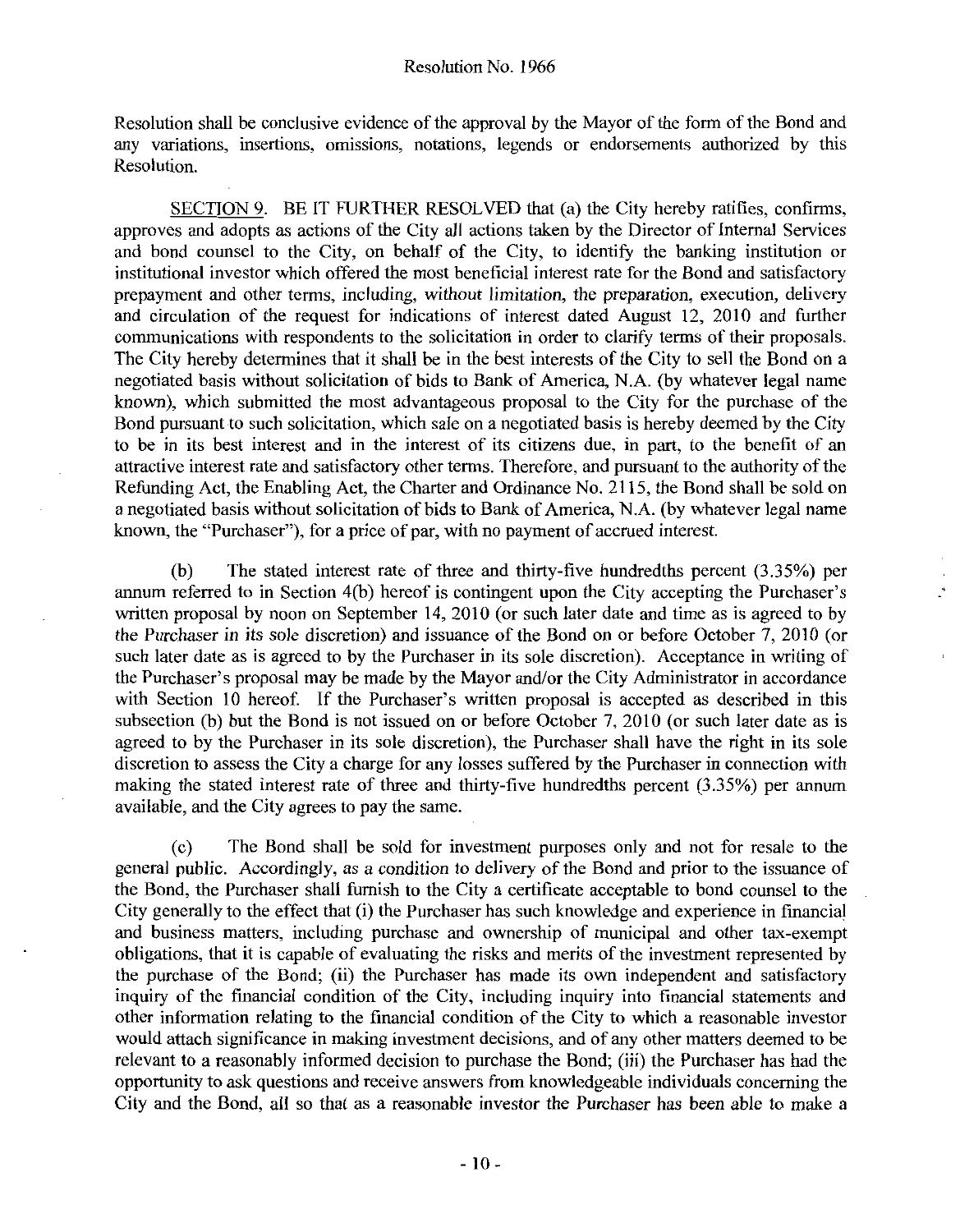reasonably informed decision to purchase the Bond; (iv) the Purchaser is purchasing the Bond for investment purposes only (and not as an "underwriter" or "Participating Underwriter" as defined in Securities and Exchange Commission Rule 15c2-12, as replaced, supplemented or amended) and is not purchasing for more than one account or with a view to distributing the Bond; (v) if the Bond is subsequently sold, transferred or disposed of, such sale, transfer or disposition will be made only in compliance with federal and state securities laws and any other applicable laws; and (vi) the Purchaser understands and acknowledges that  $(A)$  the Bond  $(1)$  is not being registered under the Securities Act of 1933 as amended and is not being registered or otherwise qualified for sale under the "blue sky" laws and regulations of any state,  $(2)$  will not be listed on any stock or other securities exchange,  $(3)$  will carry no rating from any rating service, and  $(4)$  will not be readily marketable, and  $(B)$  no disclosure document is being prepared in connection with the issuance and sale of the Bond

SECTION 10. BE IT FURTHER RESOLVED that the Bond shall be suitably prepared in definitive form, executed and delivered to the Purchaser on such date as shall be mutually acceptable to the City Administrator, the Purchaser and bond counsel to the City, contemporaneously with the receipt of the purchase price for the Bond; provided that, the Bond shall not be delivered on a date later than October 7, 2010 without the prior written consent of the Purchaser, which consent shall be granted or withheld in the sole discretion of the Purchaser. The Mayor and/or the City Administrator, on behalf of the City, are hereby authorized and empowered to negotiate, execute and deliver any commitment letter or proposal required by the Purchaser, and the Mayor, the City Administrator, the Director of Internal Services, the City Clerk and all other appropriate officials and employees of the City are expressly authorized, empowered and directed to take any and all action necessary to complete and close the issuance, sale and delivery of the Bond to the Purchaser and to negotiate, execute and deliver all documents, certificates and instruments necessary or appropriate in connection therewith, including reflecting any provisions specified by the Purchaser in its proposal

SECTION 11. BE IT FURTHER RESOLVED that the Director of Internal Services or, in her absence, one of the Assistant Directors of Internal Services, is hereby designated and authorized to receive payment on behalf of the City of the proceeds of the sale of the Bond and to invest such proceeds law until such proceeds may be needed to effect the Refunding Project as described herein The proceeds of the Bond shall be deposited in the proper account or accounts of the City, shall be invested within the limits prescribed by Maryland and federal law, and shall be used and applied exclusively to pay or reimburse the costs of the Refunding Project as described herein. If the proceeds received from the sale of the Bond exceed the amount needed for the public purposes hereinabove described, the amount of such unexpended excess shall be set apart in a separate fund and applied to pay subsequent interest installments on the Bond. Investment earnings on the Bond, if any may be applied to pay subsequent debt service payments on the Bond or shall be transferred to the General Fund and applied to general City purposes as determined by the Director of Internal Services, unless a supplemental ordinance or resolution, as applicable, is passed by the Council to provide for the expenditure of such earnings for some other valid purpose authorized by the Enabling Act, the Refunding Act and/or the Charter, as applicable. Nothing in this Resolution shall be construed to authorize the expenditure of any moneys except for a proper public purpose.

 $\epsilon$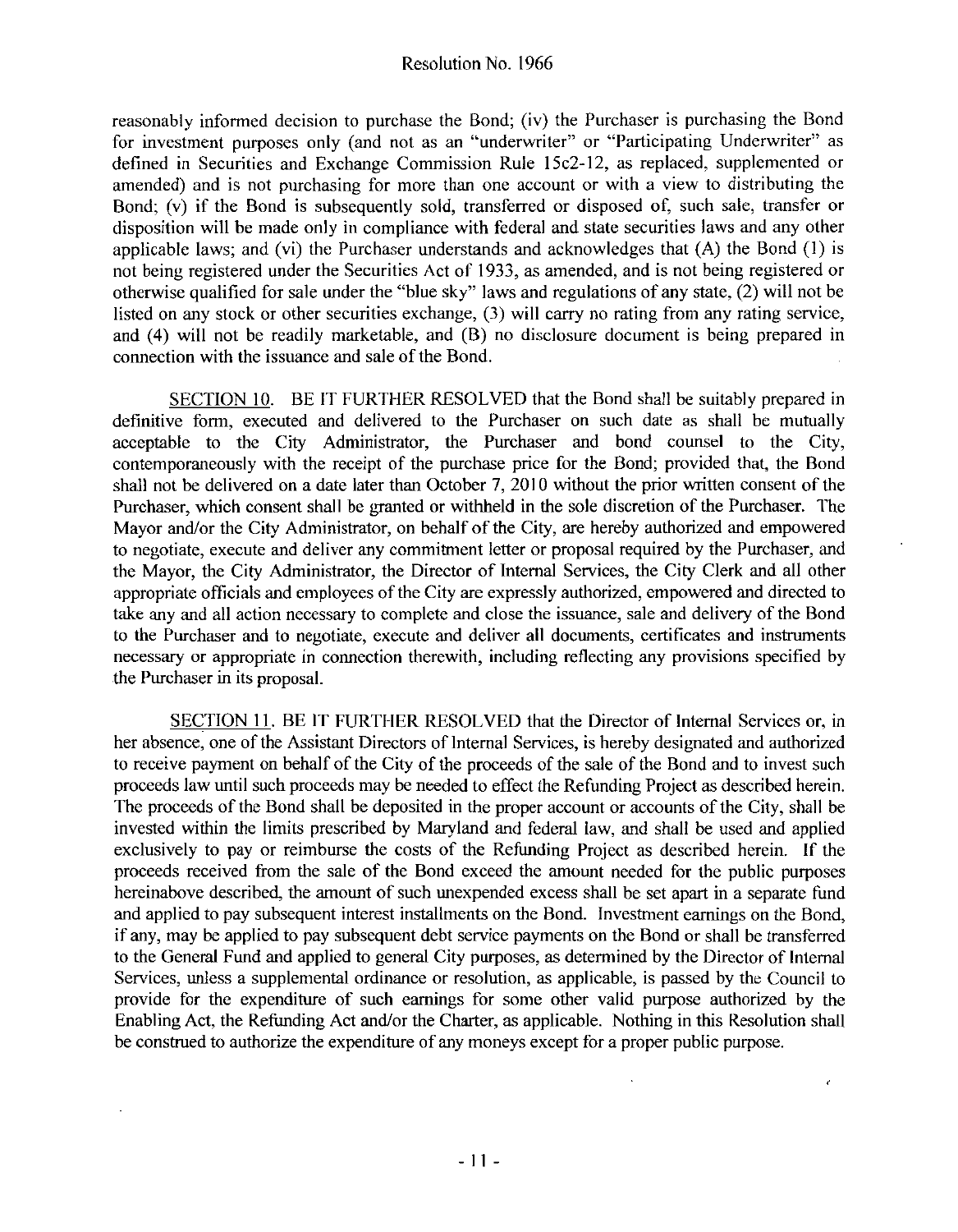SECTION 12. BE IT FURTHER RESOLVED that, (a) for the purpose of paying the principal of and interest on the Bond when due, the City shall levy or cause to be levied, for each and every fiscal year during which the Bond may be outstanding, ad valorem taxes upon all real and tangible personal property within its corporate limits subject to assessment for unlimited municipal taxation in rate and amount sufficient to provide for the prompt payment, when due, of the principal of and interest on the Bond in each such fiscal year, provided that, to the extent of any funds received or receivable as described in the first sentence of this Section 12 in any fiscal year, the taxes hereby required to be levied may be reduced proportionately. If the proceeds from the taxes so levied in any such fiscal year are inadequate for such payment, additional taxes shall be levied in the succeeding fiscal year to make up such deficiency.

b The full faith and credit and unlimited taxing power of the City are hereby irrevocably pledged to the prompt payment of the principal of and interest on the Bond as and when they become due and payable and to the levy and collection of the taxes hereinabove described as and when such taxes may become necessary in order to provide sufficient funds to meet the debt service requirements of the Bond. The City hereby covenants and agrees with the registered owner, from time to time, of the Bond to levy and collect the taxes hereinabove described and to take any further action that may be appropriate from time to time during the period that the Bond remains outstanding and unpaid to provide the funds necessary to pay promptly the principal thereofand the interest due thereon

c The foregoing provisions shall not be wnstmed so as to prohibit the City from paying the principal of and interest on the Bond from the proceeds of the sale of any other obligations of the City or from any other funds legally available for that purpose. The City may apply to the payment of the principal of or interest on the Bond any funds received by it from the State of Maryland or the United States of America, or any governmental agency or instrumentality, or from any other source if such funds are granted or paid to the City for the purpose of assisting the City in the types of projects which the Bond is issued to refmance finance or reimburse and to the extent of any such funds received or receivable in any fiscal year the taxes hereby required to be to compliance with the provisions of Sections 13 and 14 of this Resolution in all respects.

the extent of any such funds received or receivable in any fiscal year, the taxes hereby required to be levied may be reduced proportionately. The foregoing provisions of this subsection (c) are subject to compliance with SECTION 13. BE IT FURTHER RESOLVED that (a) any two of the Mayor, the City Administrator and the Director of Internal Services are the officials of the City responsible for the issuance of the Bond within the meaning of Section  $1.148-2(b)(2)$  of the Arbitrage Regulations (defined below). Any two of the Mayor, the City Administrator and the Director of Internal Services also shall be the officials of the City responsible for the execution and delivery (on the date of the issuance of the Bond) of a certificate of the City (the "Section 148 Certificate") that complies with the requirements of Section 148 of the Internal Revenue Code of 1986, as amended (the "Code"), and the applicable regulations thereunder (the "Arbitrage Regulations"), and such officials aze hereby authorized and directed to execute and deliver the Section 148 Certificate to counsel rendering an opinion on the validity and tax-exempt status of the Bond on the date of the issuance of the Bond

b The City shall set forth in the Section <sup>148</sup> Certificate its reasonable expectations as to relevant facts, estimates and circumstances relating to the use of the proceeds of the Bond or of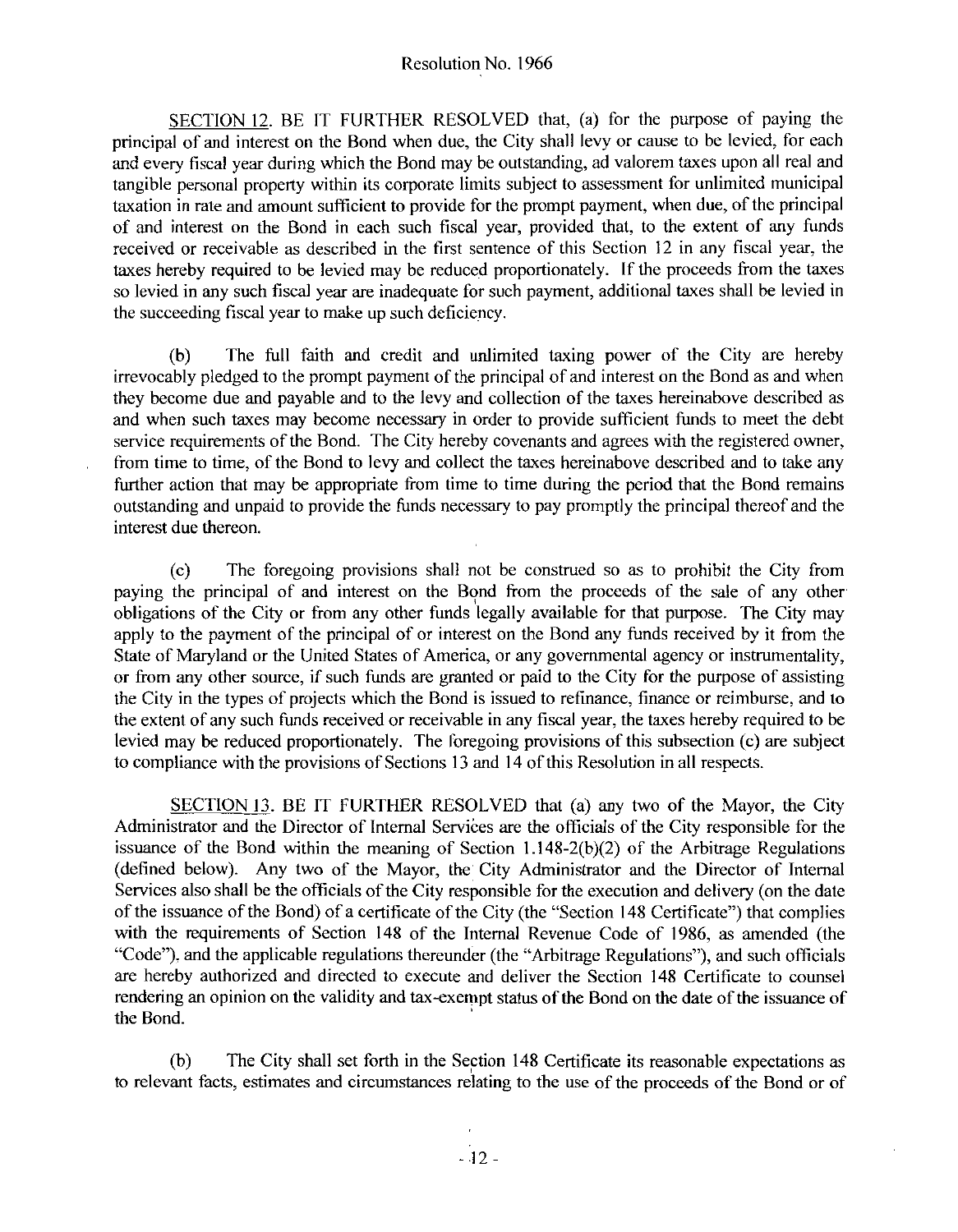any monies, securities or other obligations to the credit of any account of the City which may be deemed to be proceeds of the Bond pursuant to Section <sup>148</sup> or the Arbitrage Regulations (collectively, the "Bond Proceeds"). The City covenants with the registered owner of the Bond that the facts, estimates and circumstances set forth in the Section 148 Certificate will be based on the (collectively, the "Bond Proceeds"). The City covenants with the registered owner of the Bond that the facts, estimates and circumstances set forth in the Section 148 Certificate will be based on the City's reasonable expe City's reasonable expectations on the date of issuance of the Bond and will be, to the best of the certifying officials' knowledge, true and correct as of that date.

c The City covenants with the registered owner of the Bond that it will not make or to the extent that it exercises control or direction permit to be made any use of the Bond Proceeds that would cause the Bond to be an "arbitrage bond" within the meaning of Section 148 and the Arbitrage Regulations, and that it will comply with those provisions of Section 148 and the Arbitrage Regulations as may be applicable to the Bond on its date of issuance and which may subsequently lawfully be made applicable to the Bond as long as the Bond remains outstanding and unpaid

(d) In connection with their execution and delivery of the Section 148 Certificate, the authorized officials identified in this Section 13 are hereby authorized and empowered, on behalf of the City, to make any elections or determinations on behalf of the City provided for in or permitted by the Code and the Arbitrage Regulations

SECTION 14. BE IT FURTHER RESOLVED that the City specifically covenants that it will comply with the provisions of the Code applicable to the Bond, including, without limitation, compliance with provisions regarding the timing of the expenditure of the proceeds of the Bond, the use of such proceeds and the facilities refinanced with such proceeds, the restriction of investment yields, the filing of information with the Internal Revenue Service, and the rebate of certain earnings resulting from the investment of the proceeds of the Bond or payments in lieu thereof. The City further covenants that it shall make such use of the proceeds of the Bond, regulate the investment of the proceeds thereof and take such other and further actions as may be required to maintain the exemption from federal income taxation of interest on the Bond. All officials, officers, employees and agents of the City are hereby authorized and directed to provide such certifications of facts and appropriate

and agents of the City are hereby authorized and directed to provide such certifications of facts and<br>estimates regarding the amount and use of the proceeds of the Bond as may be necessary or<br>appropriate.<br>SECTION.15. BE IT SECTION 15. BE IT FURTHER RESOLVED that the City hereby designates the Bond as a "qualified tax-exempt obligation" within the meaning of Section  $265(b)(3)$  of the Code (relating to the exception from the disallowance of the deduction for that portion of a financial institution's interest expense whic the exception from the disallowance of the deduction for that portion of a financial institution's the exception from the disallowance of the deduction for that portion of a financial institution's<br>interest expense which is allocable to tax-exempt interest), and, in connection therewith, represents<br>and certifies that (i the Code, (ii) the Rond is and a "private activity bond" within the meaning of Section 141 of the Code, (ii) the reasonably anticipated amount of tax-exempt obligations (excluding private activity bonds) which will be issu the exception from the disallowance of the deduction for that portion of a financial institution's<br>interest expense which is allocable to tax-exempt interest), and, in connection therewith, represents<br>and certifies that (i entities of the City) during calendar year 2010 does not exceed. Thirty Million Dollars the Code, (ii) the reasonably anticipated amount of tax-exempt obligations (excluding private activity bonds) which will be issued by the City (and all on-behalf-of issuers and subordinate entities of the City) during cale the Code, (ii) the reasonably anticipated amount of tax-exempt obligations (excluding private activity bonds) which will be issued by the City (and all on-behalf-of issuers and subordinate entities of the City) during cale issued by the City (and all on-behalf-of issuers and subordinate entities of the City) during calendar<br>year 2010, including the Bond, have been or will be designated qualified tax-exempt obligations by the City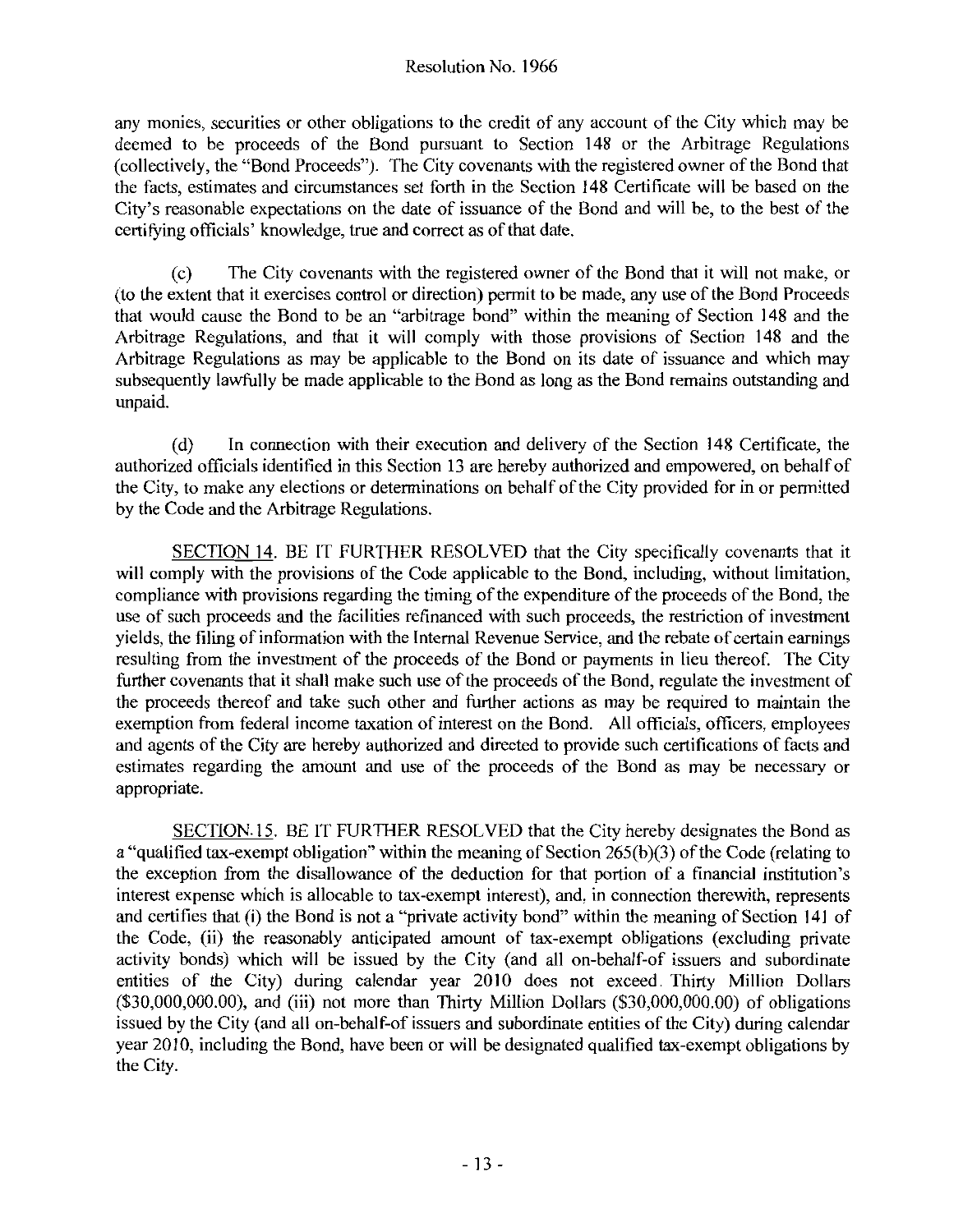$\overline{a}$ 

SECTION 16 BE IT FURTHER RESOLVED that contingent upon the issuance and delivery of the Bond, the City hereby elects to currently refund the 2006 Lease Purchase Agreement in full as of October 13, 2010 (the next available Lease Payment Date provided for in the 2006 Lease Purchase Agreement) by prepaying the corresponding principal balance amount detailed on Exhibit B to the 2006 Lease Purchase Agreement together with the scheduled Lease Payment amount due as of such date. Notwithstanding the foregoing sentence, in the event the registered owner of the 2006 Lease Purchase Agreement agrees to allow the prepayment of the 2006 Lease Purchase Agreement on any other date, the Mayor is hereby authorized and empowered, on behalf of the City, to select another date for prepayment of the 2006 Lease Purchase Agreement, provided that such different prepayment date results in <sup>a</sup> current refunding of the 2006 Lease Purchase Agreement for federal income tax purposes, and the giving of any notice of prepayment of the 2006 Lease Purchase Agreement shall constitute conclusive evidence of the selection by the Mayor of the alternative date for prepayment of the 2006 Lease Purchase Agreement. Each of the Mayor, the City Administrator and the Director of Internal Services, or any such officials acting in concert, is hereby authorized, on behalf of the City, to take any and all action necessary to effect the prepayment of the <sup>2006</sup> Lease Purchase Agreement as contemplated by this Resolution including without limitation, giving or causing to be given any prepayment notice in the name of the City and making arrangements for the prepayment of the <sup>2006</sup> Lease Purchase Agreement with the registered owner thereof. Any such prepayment notice may be given conditioned upon issuance and delivery of the Bond

SECTION 17 BE IT FURTHER RESOLVED that this Resolution shall become effective upon adoption by the Council and approval by the Mayor. Pursuant to Charter Section SC7-46A, this Resolution may not be petitioned to referendum

## [CONTINUED ON FOLLOWING PAGE]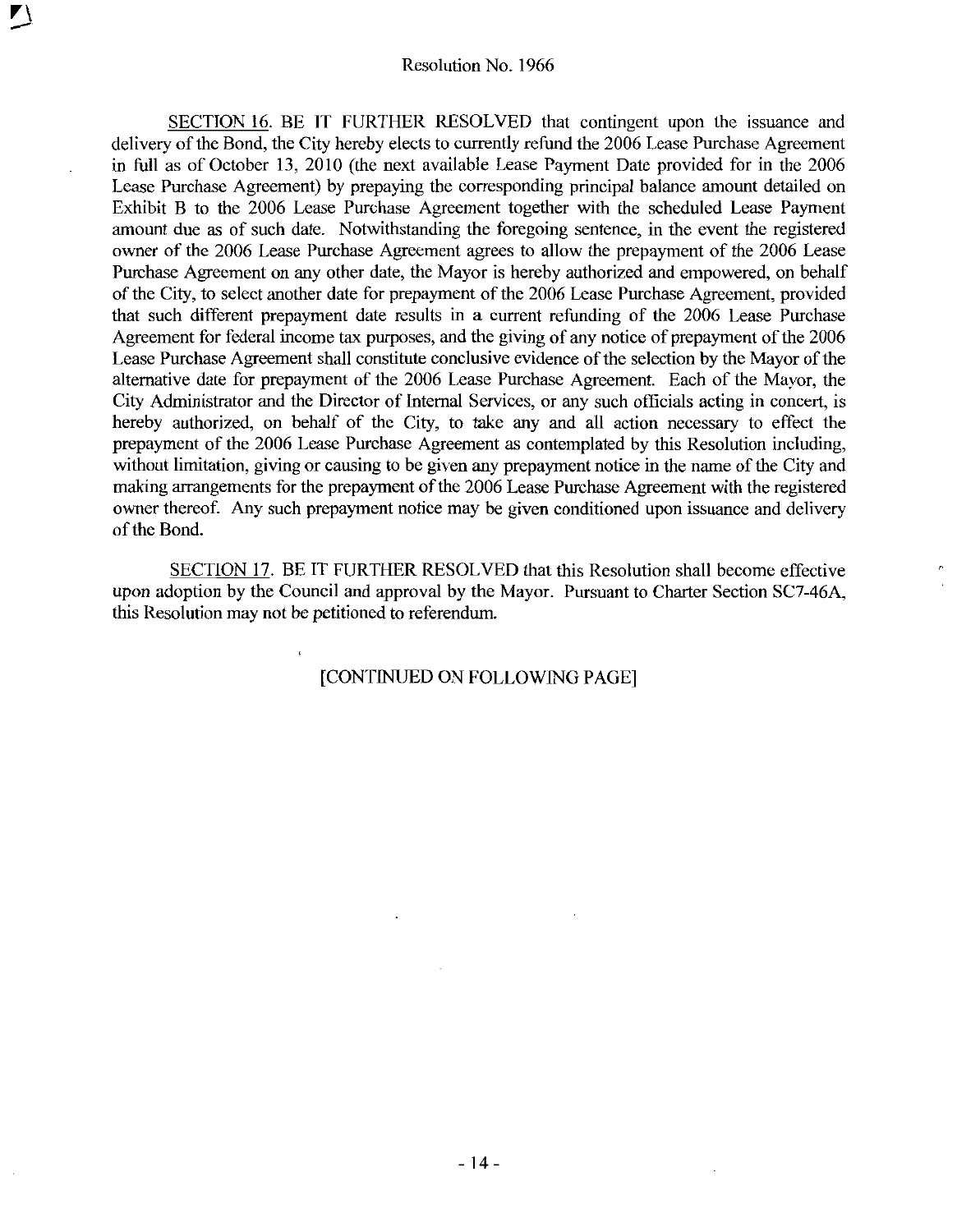THIS RESOLUTION was introduced, read and adopted at a meeting of the Council of the City of THIS RESOLUTION was introduced, read and adopted at a meeting of the Council of the City of<br>Salisbury held on the  $\sqrt{\frac{3+h}{2}}$  day of  $g_{\epsilon, \alpha, t, \epsilon, \alpha, b}$  2010.

ATTEST

 $\cdot$ 

 $\bar{1}$ 

 $\frac{66}{100}$ <br>
his  $\frac{13^{+16}}{2010}$  ay of O Brenda J. Colegrove

CITY CLERK

 $174$ Louise Smith

k

PRESIDENT, City Council

Approved by me this  $13^{+k}$  day of  $\sqrt{4\pi k n k}$ , 2010.

James Ireton.

MAYOR, City of Salisbury

<sup>1331</sup> 1158111 <sup>019</sup>

Í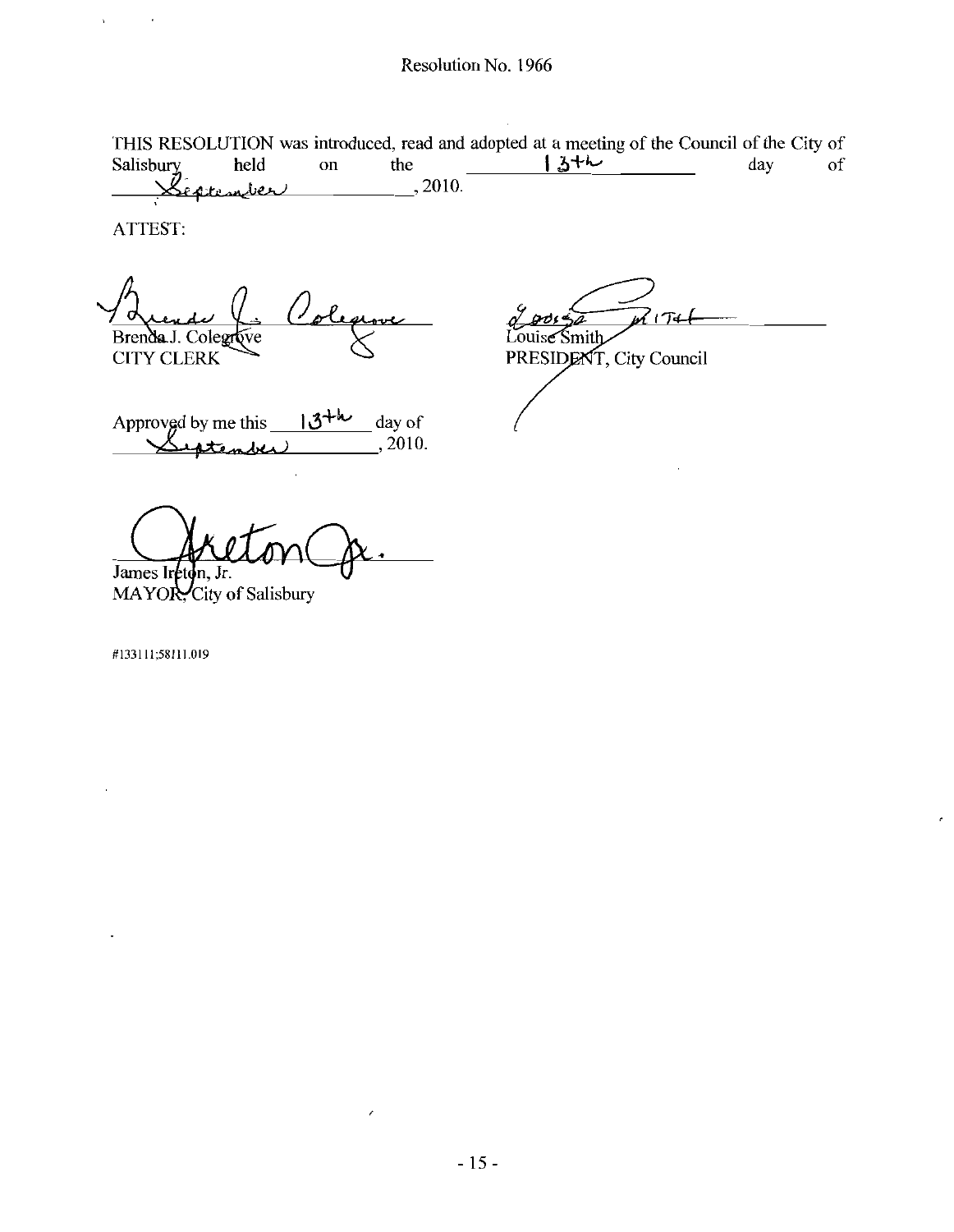## EXHIBIT A

### (Form of Bond)

# CITY OF SALISBURY HAS DESIGNATED THIS BOND <sup>A</sup> QUALIFIED TAX EXEMPT OBLIGATION WITHIN THE MEANING OF SECTION 265(b)(3) OF THE INTERNAL REVENUE CODE OF 1986 AS AMENDED

UNITED STATES OF AMERICA NoR STATE OF MARYLAND CITY OF SALISBURY

#### PUBLIC FACILITIES REFUNDING BOND OF 2010

 $Q_{\text{min}}$   $I_{\text{max}}$ 

| <b>Maturity Date</b> | Interest Rate | <b>Original Issue</b><br>Date |
|----------------------|---------------|-------------------------------|
| October 1, 2026      | 3.35%         | 2010                          |

Registered Owner

Principal Sum: DOLLARS

IT CANNOT BE DETERMINED FROM THE FACE OF THIS BOND WHETHER ALL OR ANY PORTION OF THE PRINCIPAL AMOUNT HAS BEEN PAID OR PREPAID EACH PAYMENT OR PREPAYMENT OF A PRINCIPAL INSTALLMENT SHALL BE NOTED BY THE REGISTERED OWNER OF THIS BOND ON ITS BOOKS AND RECORDS WHICH NOTATION WHEN MADE WILL BE PRESUMED CORRECT ABSENT MANIFEST ERROR. THE REGISTERED INSTALLMENT SHALL BE NOTED BY THE REGISTERED OWNER OF THIS BOND ON ITS BOOKS AND RECORDS, WHICH NOTATION WHEN MADE WILL BE PRESUMED CORRECT ABSENT MANIFEST ERROR. THE REGISTERED OWNER'S FAILURE TO MAKE APPROPRIATE NOTATION OF ANY SUCH PAYMENT OR PREPAYMENT SHALL NOT LIMIT OR OTHERWISE AFFECT THE OBLIGATIONS OF THE CITY HEREUNDER AND SHALL NOT AFFECT THE VALID PAYMENT AND DISCHARGE OF SUCH OBLIGATION EFFECTED BY SUCH PAYMENT OR PREPAYMENT

City of Salisbury, a municipal corporation organized and existing under the Constitution and laws of the State of Maryland (the "City"), hereby acknowledges itself indebted for value received and promises to pay to the registered owner shown above, or registered assignee or legal

\$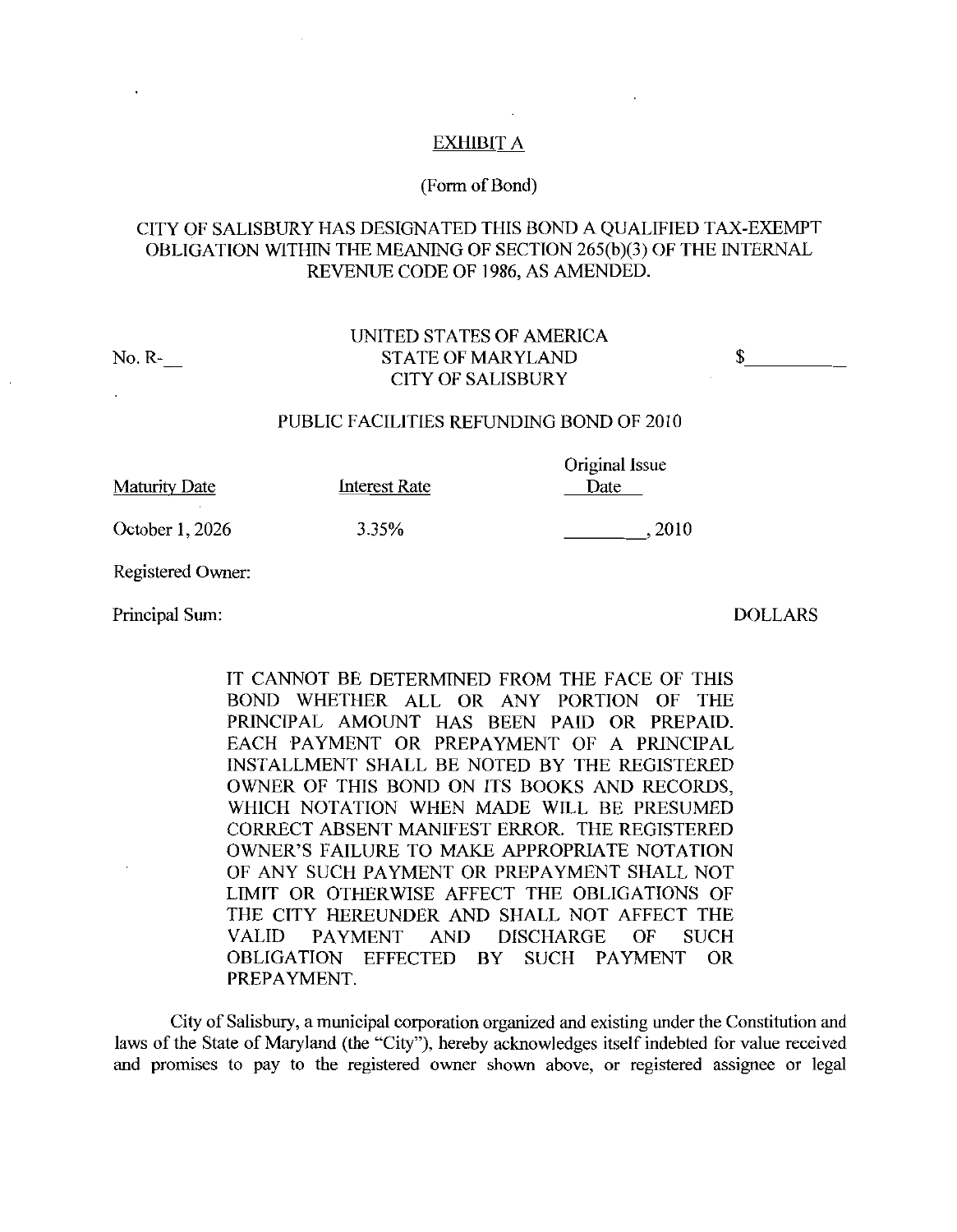representative, the Principal Sum shown above, payable in sixteen (16) annual serial installments on October 1, commencing October 1, 2011, plus interest on the unpaid balance as set forth herein, subject to prior prepayment in whole or in part as hereinafter provided, as follows:

| Principal Installment | Date     | Principal Installment |
|-----------------------|----------|-----------------------|
| \$243,693.65          | 10/01/19 | \$317,196.26          |
| 251,857.39            | 10/01/20 | 327,822.33            |
| 260,294.61            | 10/01/21 | 338,804.38            |
| 269,014.48            | 10/01/22 | 350,154.33            |
| 278,026.46            | 10/01/23 | 361,884.50            |
| 287,340.35            | 10/01/24 | 374,007.63            |
| 296,966.25            | 10/01/25 | 386,536.89            |
| 306,914.62            | 10/01/26 | 399,485.87            |
|                       |          |                       |

This bond shall bear interest on the unpaid outstanding principal balance from the date of its delivery at an annual rate which is equal to three and thirty-five hundredths percent  $(3.35%)$  per annum; provided that, during the continuance of any payment default, the stated interest rate shall increase by three percent  $(3.00\%)$  per annum.

Interest on this bond shall be payable on April 1 and October 1 in each year until maturity or prior prepayment in full, commencing on April 1, 2011. This bond shall bear interest from the most recent date to which interest has been paid or, if no interest has been paid, from the date of its delivery.

Interest shall be computed on the basis of a 360-day year comprised of  $12$  30-day months. For purposes of calculating the interest due on this bond, unpaid outstanding principal on any date shall be an amount equal to the original principal amount of this bond, less any principal installment paid as described above, and less any principal prepaid as described below. The registered owner of this bond shall provide written notice to the Director of Internal Services of the City (the "Director of Internal Services") of the interest and any principal due on this bond on each interest payment date at least fifteen  $(15)$  days prior to such interest payment date, or such fewer number of days as is acceptable to the Director of Internal Services, but failure to provide such notice shall not fewer number of days as is acceptable to the Director of Internal Services, but failure to provide such notice shall not affect the amount of, or the City's obligation to pay, principal or interest due on this bond

Principal of and interest on this bond shall be payable in lawful money of the United States of America. The principal of this bond, at maturity or upon prior prepayment in full, shall be payable by check or draft at the office of the Director of Internal Services in Salisbury Maryland, unless the Director of Internal Services and the registered owner agree on a different place or manner of payment. Principal of this bond, prior to maturity or prior prepayment in full, and interest on this bond will be payable by check or draft mailed to the registered owner at the address designated by the registered owner in writing to the Director of Internal Services, unless the Director of Internal Services and the registered owner hereof agree on a different manner of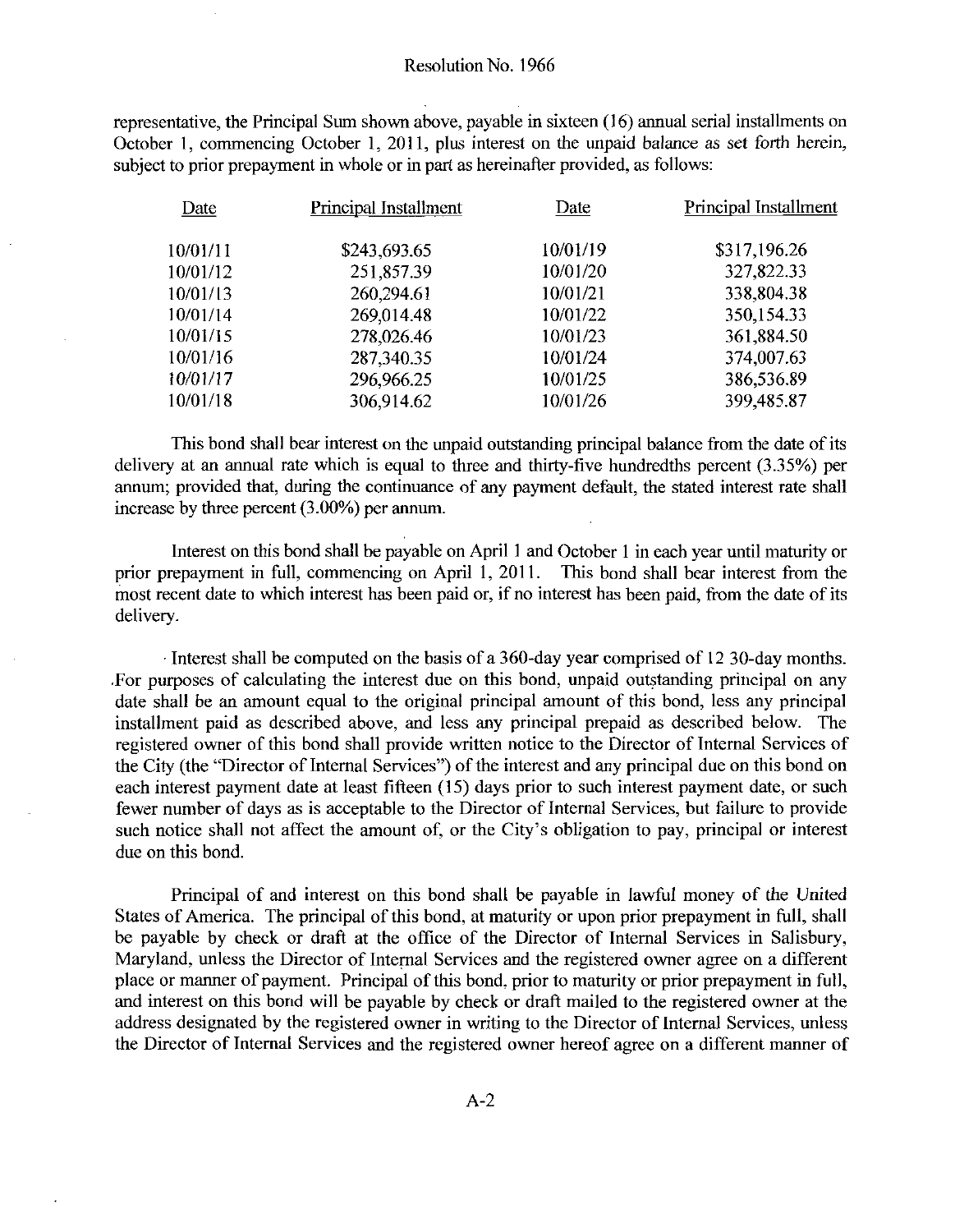payment. If a principal payment date or interest payment date falls on a Saturday, Sunday or a day on which the City, banks in the State of Maryland and/or banks in the state in which the registered owner of this bond is located are not required to be open, payment may be made on the next succeeding day that is not a Saturday, Sunday or a day on which the City, banks in the State of Maryland and/or banks in the next succeeding day that is not a Saturday. Sunday or a day on which the City, banks in the State of Maryland and/or banks in the state in which the registered owner of this bond is located are not required to be open, and no interest shall accrue on the amount owed for the intervening period

amount, dated the date of its delivery and designated "City of Salisbury Public Facilities Refunding Bond of 2010". This bond is issued pursuant to and in full conformity with the provisions of Section 24 of Article 31 of the Annotated Code of Maryland, as replaced, supplemented or amended, Sections 31 to 37, inclusive, of Article 23A of the Annotated Code of Maryland, as<br>replaced, supplemented or amended, and Sections SC7-45 and SC7-46 of the Charter of the City of Salisbury, as published in Municipal Charters of Maryland, Volume 7, 2008 Replacement Edition, as replaced, supplemented or amended, and by virtue of due proceedings had and taken by the Council of the City (the "Council"), particularly Ordinance No. 2115, which was passed by the Council on August 9, 2010, approved by the Mayor of the City (the "Mayor") on August 10, 2010 and became effective on August 10, 2010 (the "Ordinance"), and Resolution No. which was adopted by the Council on 2010, approved by the Mayor on 2010 and became effective on 2010 (the "Resolution").

This bond is transferable only upon the books kept for that purpose at the office of the Director of Internal Services, by the registered owner hereof in person, or by his duly authorized attorney, upon surrender hereof, together with (i) a written instrument of transfer in the form This bond is transferable only upon the books kept for that purpose at the office of the Director of Internal Services, by the registered owner hereof in person, or by his duly authorized attorney, upon surrender hereof, t attached hereto and satisfactory to the Director of Internal Services and duly executed by the registered owner or his duly authorized attorney and (ii) a written covenant and agreement registered owner or his duly authorized attorney and (ii) a written covenant and agreement<br>substantially in substance as described in Section 9(c) of the Resolution duly executed by the<br>transferee transferee

This bond may be transferred or exchanged at the office of the Director of Internal Services of the City. Upon any such transfer or exchange, the City shall issue a new registered bond in denomination equal to the unpaid principal amount of the bond surrendered, and with the same maturity date, principal installment dates and principal installment payment amounts and bearing interest at the same rate. In each case, the Director of Internal Services may require payment by the registered owner of this bond requesting transfer or exchange hereof of any tax, fee or other governmental charge, shipping charges and insurance that may be required to be paid with respect to such transfer or exchange, but otherwise no charge shall be made to the registered owner hereof for such transfer or exchange.

fhe City may deem and treat the party in whose name this bond is registered as the absolute owner hereof for the purpose of receiving payment of or on account of the principal hereof and interest due hereon and for all other purposes.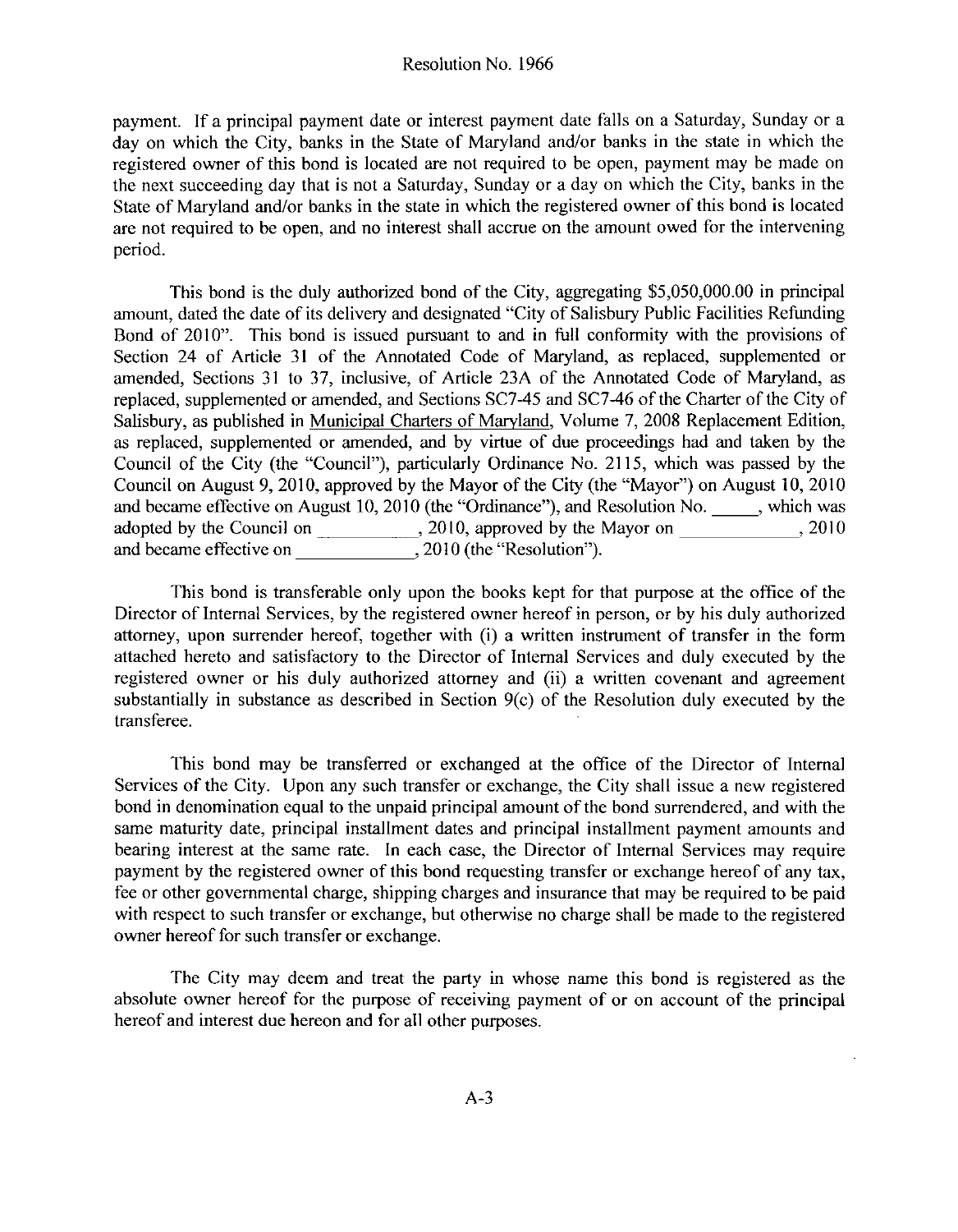On or after October 1, 2018, this bond shall be subject to prepayment in whole, but not in part, at the option of the City, on the first business day of each month, at a prepayment price of the outstanding par amount of this bond, plus accrued interest to the date fixed for prepayment, without premium or penalty.

This bond may be prepaid in whole, or in part, at the option of the City, on any date, by payment of an amount equal to the principal amount to be prepaid plus accrued interest thereon to the date of prepayment plus the Prepayment Fee (as defined below). For purposes hereof, the Prepayment Fee will be the sum of fees calculated separately for each Prepaid Installment (as defined below), as follows:

i The registered owner of this bond will first determine the amount of interest which would have accrued each month at the Taxable Equivalent Rate (as defined below) for the Prepaid Installment had it remained outstanding until the applicable Original Payment Date (as defined below), using the interest rate applicable to the Prepaid Installment.

(ii) The registered owner of this bond will then subtract from each monthly interest amount determined in (i) above, the amount of interest which would accrue for that Prepaid Installment if it were reinvested from the date of prepayment through the Original Payment Date, using the Treasury Rate (as defined below).

(iii) If (i) minus (ii) for the Prepaid Installment is greater than zero, the registered owner of this bond will discount the monthly differences to the date of prepayment by the Treasury Rate. The registered owner of this bond will then add together all of the discounted monthly differences for the Prepaid Installment

The following definitions will apply to the calculation of the Prepayment Fee

(1) "Original Payment Dates" mean the dates on which the prepaid principal would have been paid if there had been no prepayment

 $(2)$  "Prepaid Installment" means the amount of the prepaid principal which would have been paid on a single Original Payment Date

(3) "Taxable Equivalent Rate" means the interest rate per annum derived from the following formula: the interest rate on this bond divided by the difference of (1 minus the Maximum Corporate Income Tax Rate). The "Maximum Corporate Income Tax Rate" is the highest marginal federal income tax rate charged to U.S. corporations in effect at the time of the prepayment calculation. The "Maximum Corporate Income Tax Rate" is 35% as of the date of issuance of this bond (or 0.35 in numerical terms).

(4) "Treasury Rate" means the yield on the Treasury Constant Maturity Series with maturity equal to the Original Payment Date of the Prepaid Installment which are principal payments calculated as of the date of prepayment in accordance with accepted financial practice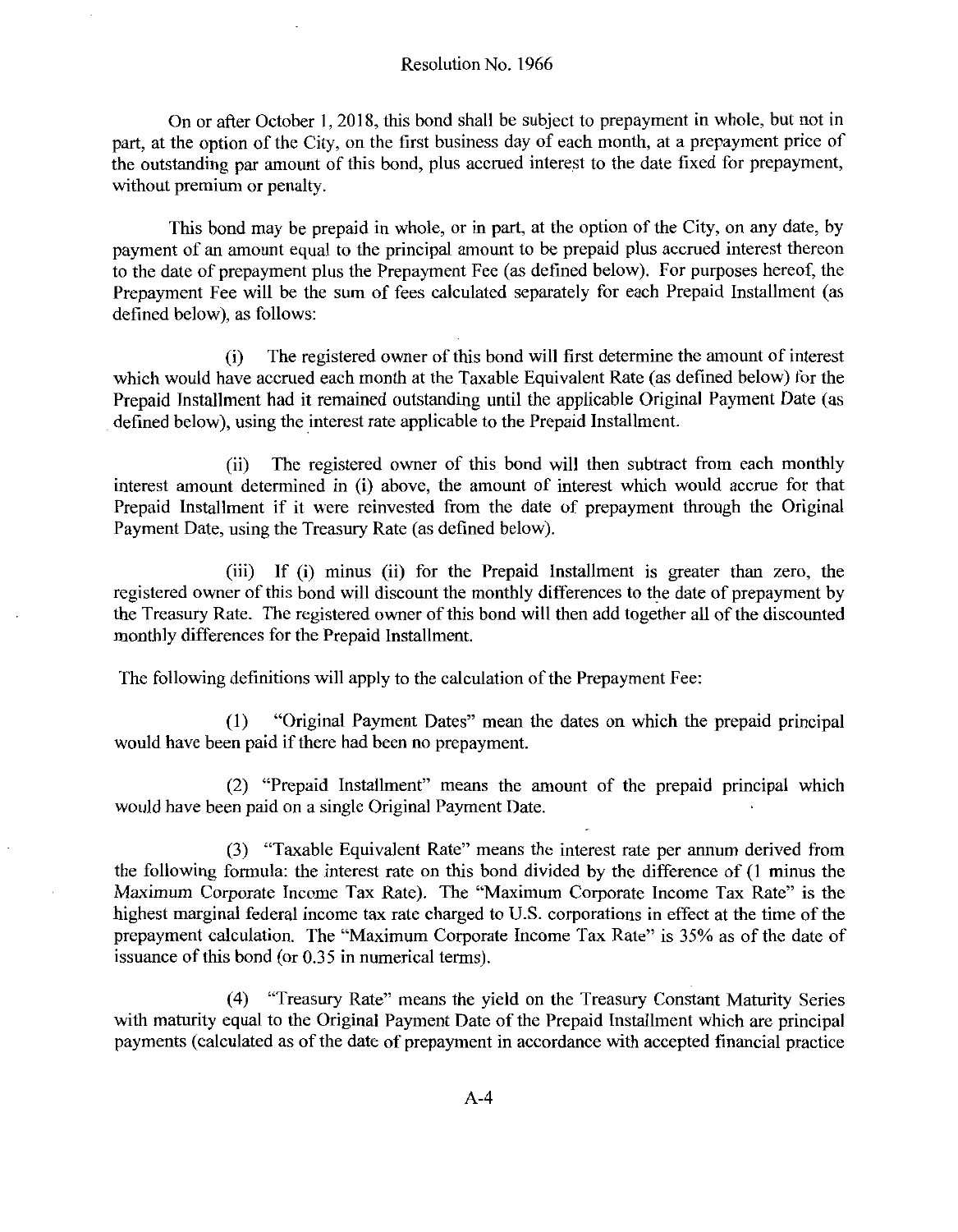and rounded to the nearest quarter-year), as reported in Federal Reserve Statistical Release H.15, Selected Interest Rates of the Board of Governors of the Federal Reserve System or any successor publication. If no maturity exactly corresponding to such Original Payment Date appears in Release H.15, the Treasury Rate will be determined by linear interpolation between appears in Release H.15, the Treasury Rate will be determined by linear interpolation between<br>the yields reported in Release H.15. If for any reason Release H.15 is no longer published, the registered owner of this bond shall select a comparable publication to determine the Treasury Rate

Notice of optional prepayment shall be given by the City at least ten 10 days prior to the date fixed for prepayment (or such fewer number of days as is acceptable to the registered owner) by mailing to the registered owner a notice fixing the prepayment date, indicating the principal amount of this bond to be prepaid, and, if this bond is to be prepaid in part, the future installments against which the partial prepayment shall be applied. Any notice of prepayment may be conditioned upon receipt by the City of sufficient funds to effect such prepayment by the date fixed for prepayment

The full faith and credit and unlimited taxing power of City of Salisbury are hereby unconditionally and irrevocably pledged to the payment of the principal of and interest on this bond according to its terms, and the City does hereby covenant and agree to pay punctually the principal of and the interest on this bond, at the dates and in the manner mentioned herein, according to the true intent and meaning hereof

It is hereby certified and recited that each and every act, condition and thing required to exist, to be done, to have happened or to be performed precedent to and in the issuance of this bond. does exist, has been done, has happened and has been performed in full and strict compliance with the Constitution and laws of the State of Maryland, the Ordinance and the Resolution, and that this bond, together with all other indebtedness of the City, is within every debt and other limit prescribed by the Constitution and laws of the State of Maryland and that due provision has been made for the levy and collection of an annual ad valorem tax or taxes upon all the legally assessable property within the corporate limits of the City in rate and amount sufficient to provide for the payment. when due, of the principal of and interest on this bond.

IN WITNESS WHEREOF, City of Salisbury has caused this bond to be executed in its name by the manual signature of the Mayor and its corporate seal to be affixed hereto, attested by the manual signature of the City Clerk all as of the day of 2010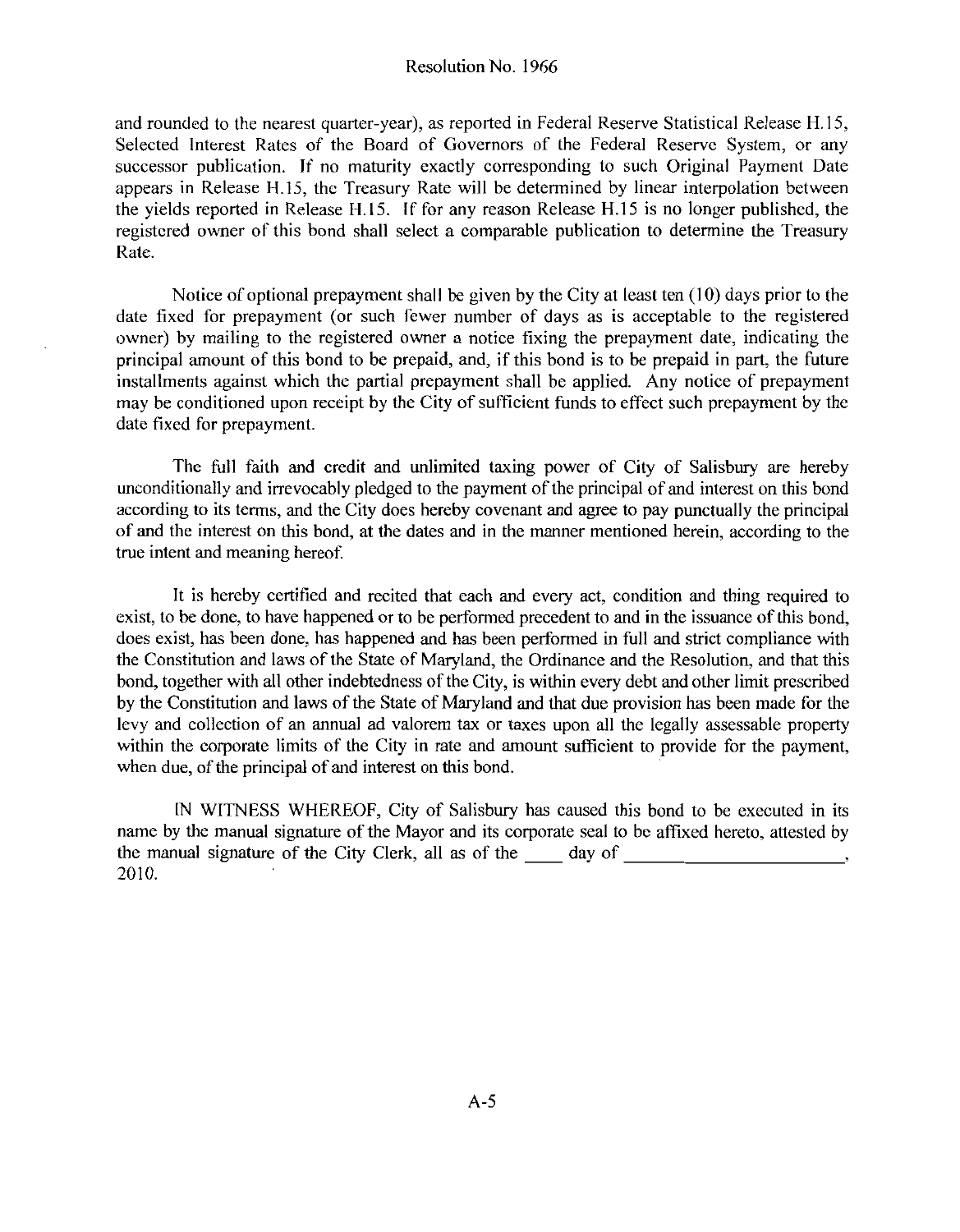$\bar{\mathcal{A}}$ 

(SEAL)

ATTEST

# CITY OF SALISBURY

By:

City Clerk

By:

Mayor